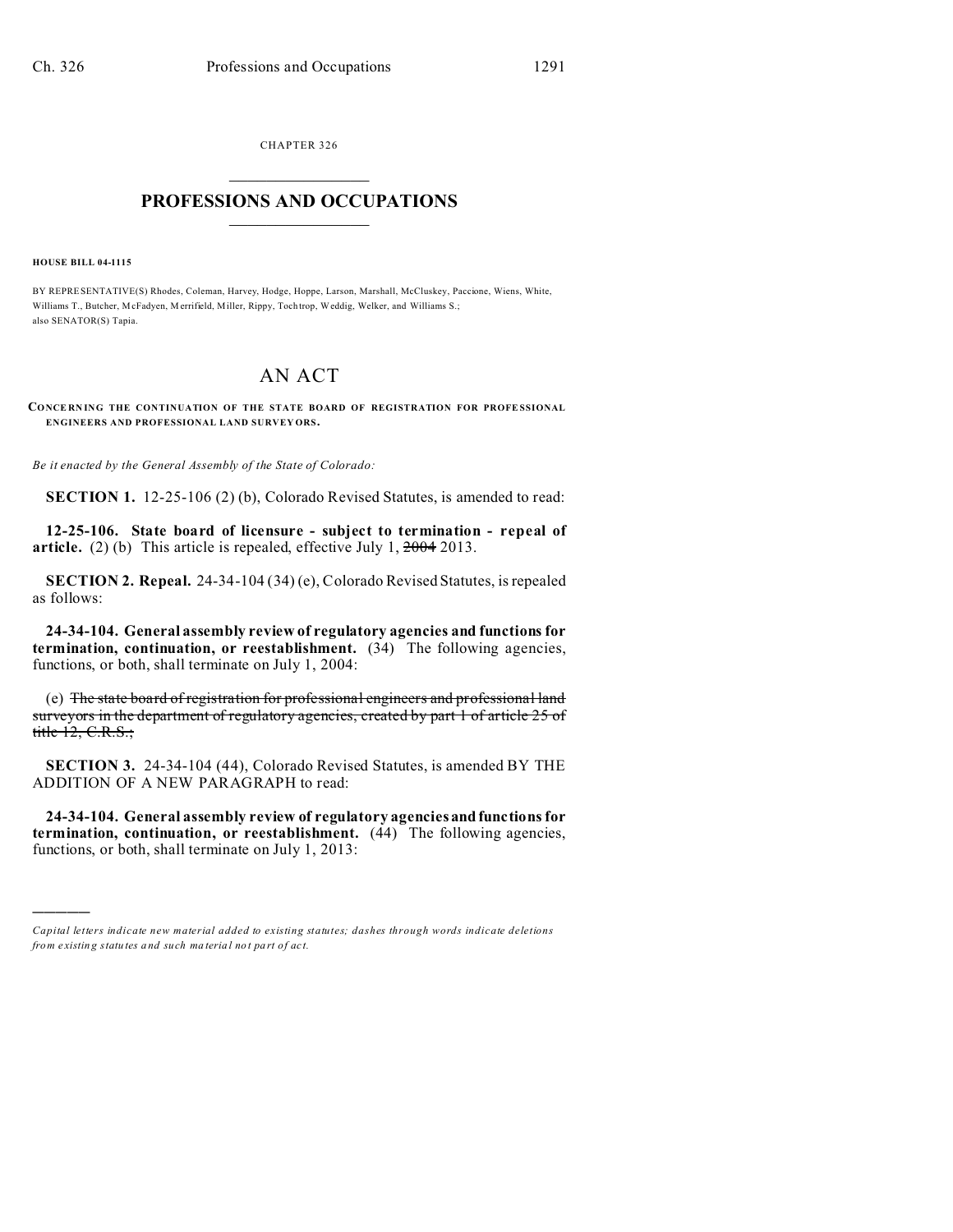(g) THE STATE BOARD OF LICENSURE FOR PROFESSIONAL ENGINEERS AND PROFESSIONAL LAND SURVEYORS IN THE DEPARTMENT OF REGULATORY AGENCIES, CREATED BY PART 1 OF ARTICLE 25 OF TITLE 12, C.R.S.

**SECTION 4.** 12-25-106 (3), Colorado Revised Statutes, is amended to read:

**12-25-106. State board of licensure - subject to termination - repeal of article.** (3) The board shall consist of nine members. Four members shall be professional engineers with no more than two engaged in the same discipline of engineering service or practice, one member shall be a professional engineer and professional land surveyor (PE-PLS), two THREE members shall be practicing professional land surveyors, and two members shall be citizens of the United States and residents of this state for at least one year who have not been engaged in engineering or land surveying.

**SECTION 5.** 12-25-202 (12), Colorado Revised Statutes, is amended to read:

**12-25-202. Definitions.** As used in this part 2, unless the context otherwise requires:

(12) "Surveyor quorum of the board" means not less than the two THREE professional land surveyor members of the board a professional engineer and professional land surveyor member of the board, and one of the nonengineering, non-land surveyor members of the board.

**SECTION 6.** 12-25-106 (1) and (2) (a), Colorado Revised Statutes, are amended to read:

**12-25-106. State board of licensure - subject to termination - repeal of** article. (1) A state board of registration LICENSURE for professional engineers and professional land surveyors is hereby created, the duty of which shall be to administer the provisions of this part 1 and part 2 of this article. Duties of the board shall include those provided in section SECTIONS 12-25-107 and section 12-25-207.

(2) (a) The provisions of section 24-34-104, C.R.S., concerning the termination schedule for regulatory bodies of the state, unless extended as provided in that section, are applicable to the state board of registration for professional engineers and professional land surveyors created by this section.

**SECTION 7.** 12-25-101, Colorado Revised Statutes, is amended to read:

**12-25-101. General provisions.** In order to safeguard life, health, and property and to promote the public welfare, the practice of engineering is declared to be subject to regulation in the public interest. It shall be deemed that the right to engage in the practice of engineering is a privilege granted by the state through the state board of registration LICENSURE for professional engineers and professional land surveyors, created in section 12-25-106; that the profession involves personal skill and presupposes a period of intensive preparation, internship, due examination, and admission; and that a professional engineer's license is solely such professional engineer's own and is nontransferable.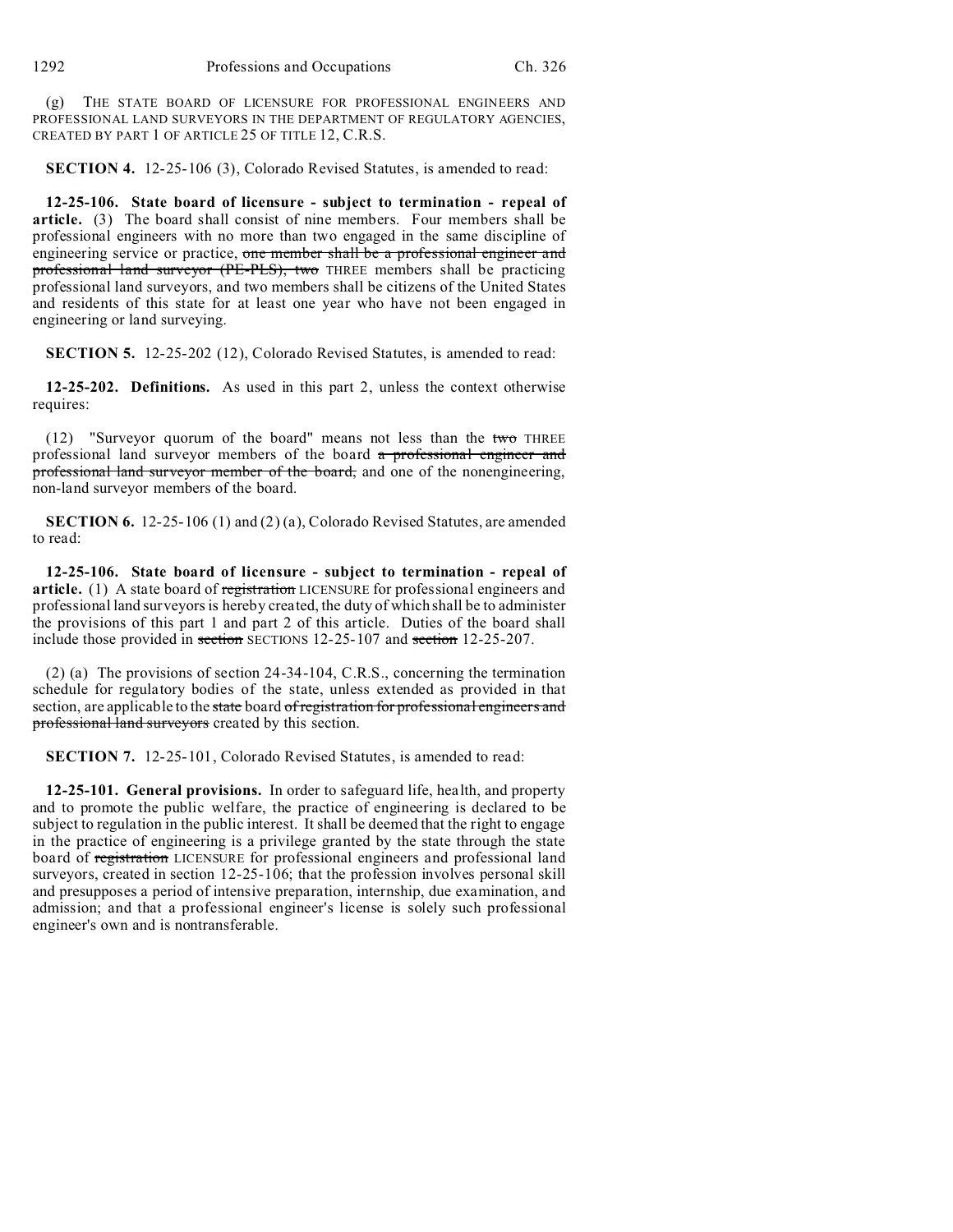**SECTION 8.** 12-25-102 (1), (2), (7), (10), (11), (12), (13), and (14), Colorado Revised Statutes, are amended to read:

**12-25-102. Definitions.** As used in this part 1, unless the context otherwise requires:

(1) "Board" means the state board of registration LICENSURE for professional engineers and professional land surveyors, created in section 12-25-106.

(2) "Certificate" means the media issued by the board to evidence registration and licensing of a professional engineer.

(7) "Lawful practice" means the practice of engineering performed pursuant to the provisions of this part 1.

(10) (a) "Practice of engineering" means the performance for others of any professional service or creative work requiring engineering education, training, and experience and the application of special knowledge of the mathematical and engineering sciences to such professional services or creative work, including consultation, investigation, evaluation, planning, design, surveying, and the observation of construction to evaluate compliance with plans and specifications in connection with the utilization of the forces, energies, and materials of nature in the development, production, and functioning of engineering processes, apparatus, machines, equipment, facilities, structures, buildings, works, or utilities, or any combination or aggregations thereof, employed in or devoted to public or private enterprise or uses.

(b) AN INDIVIDUAL SHALL BE CONSTRUED AS PRACTICING OR OFFERING TO PRACTICE "PROFESSIONAL ENGINEERING" WITHIN THE MEANING AND INTENT OF THIS SECTION IF THE INDIVIDUAL, BY VERBAL CLAIM, SIGN, ADVERTISEMENT, LETTERHEAD, CARD, OR IN ANY OTHER WAY, REPRESENTS HIMSELF OR HERSELF TO BE A PROFESSIONAL ENGINEER; THROUGH THE USEOFANYOTHER MEANS IMPLIES THAT THE INDIVIDUAL IS LICENSED UNDER THIS PART 1; OR PERFORMS ENGINEERING SERVICES.

(11) "Professional engineer" means an engineer duly registered and licensed pursuant to this part 1.

(12) "Registrant" means an individual duly registered and licensed to practice engineering.

(13) "Registration" means formal action by the board to officially license an individual to practice engineering and to make an official record thereof.

(14) "Responsible charge" means PERSONAL RESPONSIBILITY FOR THE control and direction of engineering work within a professional engineer's scope of competence. Experience may only be classified as "responsible charge" if the engineer is registered and licensed pursuant to this part 1, unless the work involves an activity exempted pursuant to section 12-25-103.

**SECTION 9.** 12-25-103 (1) (d), Colorado Revised Statutes, is amended to read: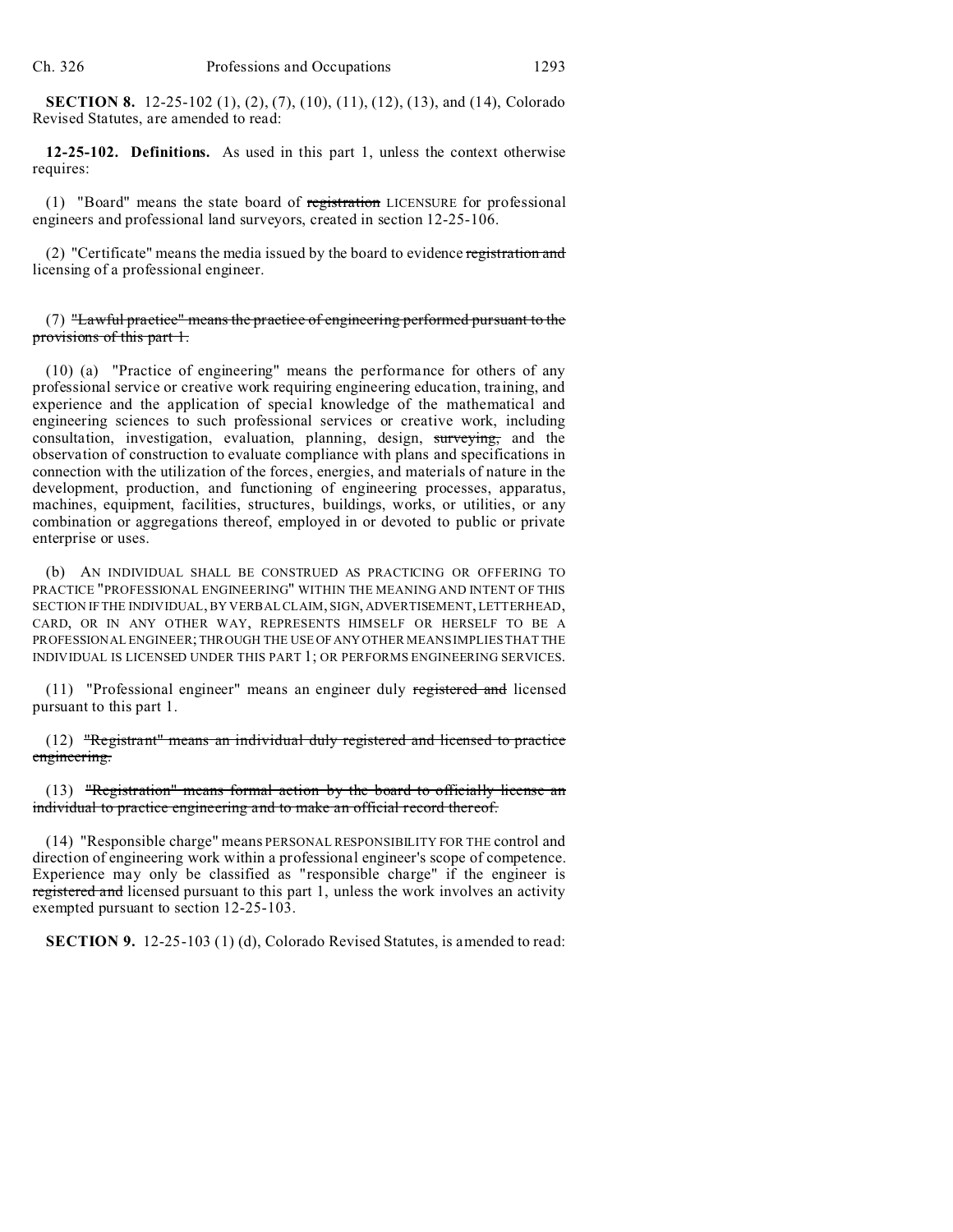**12-25-103. Exemptions.** (1) This part 1 shall not be construed to affect any of the following:

(d) Individuals who perform engineering services under the responsible charge of a registrant PROFESSIONAL ENGINEER;

**SECTION 10.** The introductory portion to 12-25-104 (1) and 12-25-104 (1) (b) and (1) (c), Colorado Revised Statutes, are amended to read:

**12-25-104. Forms of organizations permitted to practice.** (1) No partnership, corporation, limited liability company, or joint stock association shall be registered LICENSED under this part 1. No partnership, corporation, limited liability company, or joint stock association shall practice or offer to practice engineering in the state except under the following conditions:

(b) In the case of practice through a partnership, at least one of the partners shall be a professional engineer registered LICENSED under this part 1, and all engineering plans, designs, drawings, specifications, or reports issued by or for the partnership shall bear the seal of said professional engineer partner or a professional engineer in responsible charge of, and directly responsible for, such engineering work when issued.

(c) In the case of the practice of engineering through a joint stock association, limited liability company, or corporation, engineering services or work involving the practice of engineering may be offered through such joint stock association, limited liability company, or corporation if the person in responsible charge of the engineering activities of the joint stock association, limited liability company, or corporation is a professional engineer licensed and registered pursuant to this part 1. All engineering plans, designs, drawings, specifications, or reports which THAT are involved in such practice, issued by or for such joint stock association, limited liability company, or corporation, shall bear the seal and signature of a professional engineer in responsible charge of, and directly responsible for, such engineering work when issued.

**SECTION 11.** 12-25-106 (4), Colorado Revised Statutes, is amended to read:

**12-25-106. State board of licensure - subject to termination - repeal of article.** (4) Each professional engineer member of the board shall be a citizen of the United States and a resident of this state for at least one year and shall have been registered or licensed as a professional engineer and practicing as such for at least five years. Professional land surveyor members of the board shall have the qualifications outlined in section 12-25-206.

**SECTION 12.** 12-25-107 (1) (b), (1) (d), (1) (e) (II) (A), and (2), Colorado Revised Statutes, are amended to read:

**12-25-107. Powers and duties of the board.** (1) In order to carry into effect the provisions of this part 1, the board shall:

(b) Adopt rules of professional conduct for professional engineers under the provisions of section 24-4-103, C.R.S., which RULES shall be published. Such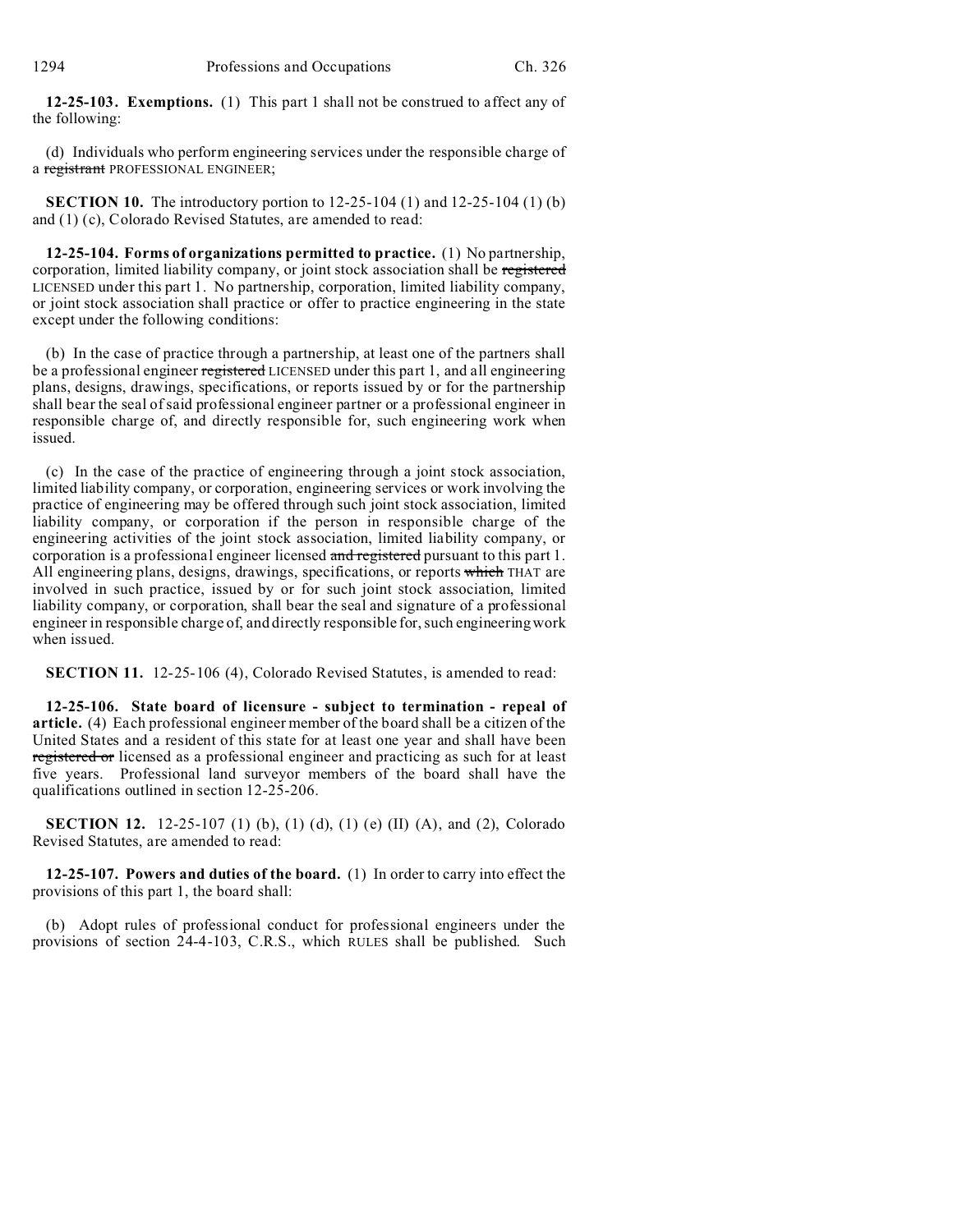publication shall constitute due notice to all registrants PROFESSIONAL ENGINEERS.

### (d) Prepare an annual fiscal year report;

(e) (II) Make available through printed or electronic means the following:

# (A) The annual fiscal year report prepared by the board;

(2) The **board** DIVISION OF REGISTRATIONS IN THE DEPARTMENT OF REGULATORY AGENCIES may employ at least one investigator qualified to investigate complaints relative to the provisions of this part 1.

**SECTION 13.** 12-25-112 (2) (b) and (3) (b) (I), Colorado Revised Statutes, are amended to read:

**12-25-112. Qualifications for engineer-intern.** (2) (b) In order to be admitted to the examination pursuant to paragraph (a) of this subsection (2), the applicant must:

(I) Have graduated from a board-approved engineering OR ENGINEERING TECHNOLOGY curriculum of four or more years; or

Have senior status in a board-approved engineering OR ENGINEERING TECHNOLOGY curriculum of four or more years.

(3) (b) In order to be admitted to the examination pursuant to paragraph (a) of this subsection (3), the applicant must:

(I) Have graduated from a board-approved engineering technology curriculum of four or more years; or

**SECTION 14.** 12-25-113, Colorado Revised Statutes, is amended to read:

**12-25-113. Eligibility for professional engineer.** To be eligible for licensing and registration as a professional engineer, an applicant shall provide documentation of such applicant's technical competence.

**SECTION 15.** 12-25-114 (1), (2) (a), (2) (c), (3) (a), (3) (c), (4) (a), and (4) (b) (I), Colorado Revised Statutes, are amended to read:

**12-25-114. Qualifications for professional engineer.** (1) (a) An applicant may qualify for licensing and registration as a professional engineer by endorsement if such applicant is licensed in good standing in another jurisdiction requiring qualifications substantially equivalent to those currently required of applicants under this part 1 or if, at the time of initial licensure in such jurisdiction, such applicant met the requirements for licensure then in existence under Colorado law.

(b) Upon completion of the application and approval by the board, the applicant shall be licensed and registered as a professional engineer if the applicant is otherwise qualified pursuant to section 12-25-113.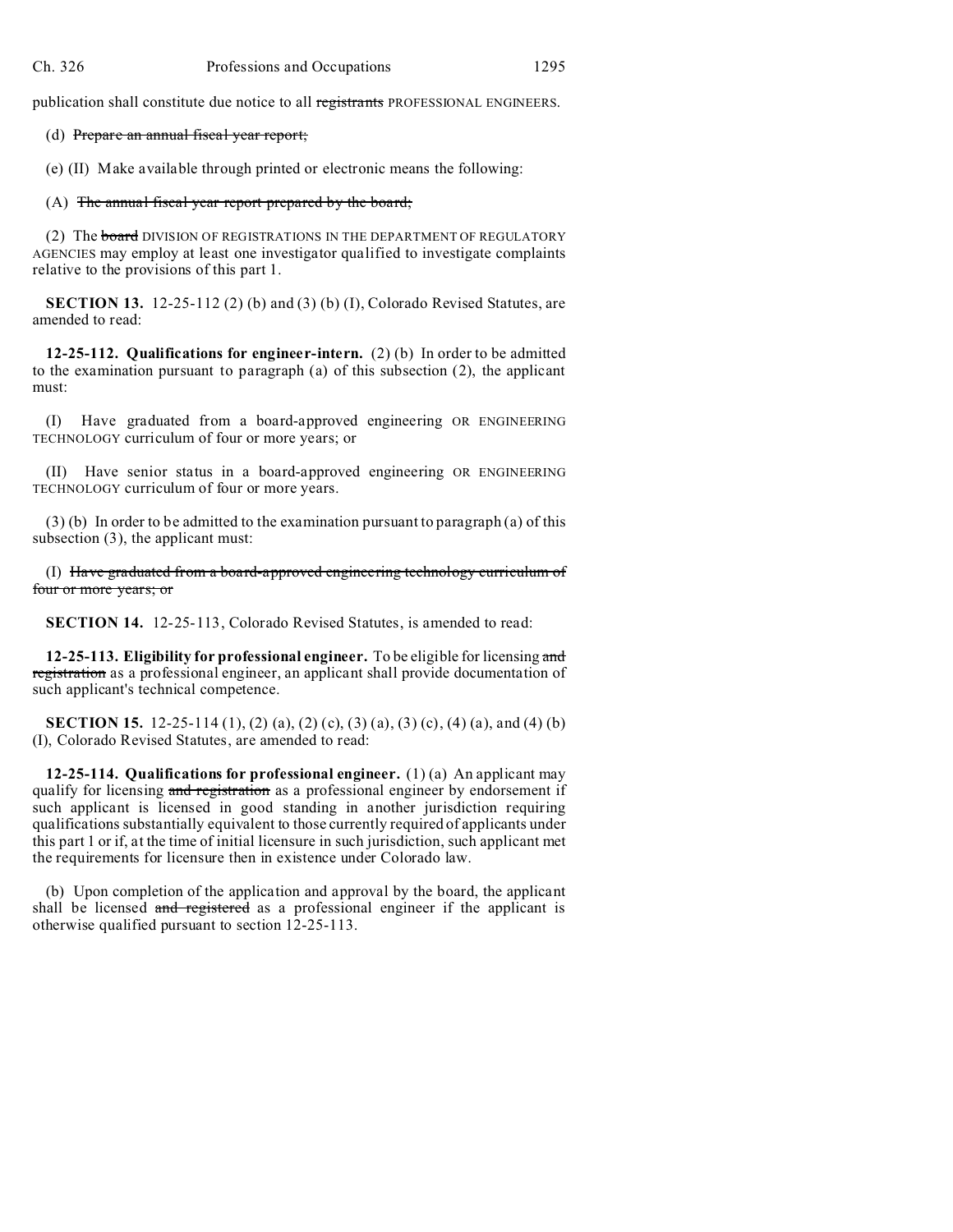1296 Professions and Occupations Ch. 326

(2) (a) An applicant may qualify for licensing and registration as a professional engineer by graduation, experience, and examination if such applicant passes the principles and practice of engineering examination.

(c) Upon passing the examination and the submission of evidence of experience satisfactory to the board, the applicant shall be licensed and registered as a professional engineer if the applicant is otherwise qualified pursuant to section 12-25-113.

(3) (a) An applicant may qualify for licensing and registration as a professional engineer by experience and examination if such applicant passes the principles and practice of engineering examination.

(c) Upon passing the examination and the submission of evidence of experience satisfactory to the board, the applicant shall be licensed and registered as a professional engineer if the applicant is otherwise qualified pursuant to section 12-25-113.

(4) (a) A professional engineer who has been duly registered and licensed to practice engineering in this state and who is over sixty-five years of age, upon application, may be classified as a retired professional engineer. Individuals who are so classified shall lose their registration LICENSURE and shall not practice engineering and shall pay a fee to retain retired professional engineer status.

(b) (I) A retired professional engineer shall be reinstated to the status of a professional engineer upon payment of the renewal registration fee. No other fee shall be assessed against such retired professional engineer as a penalty.

**SECTION 16.** 12-25-115 (1) and (7), Colorado Revised Statutes, are amended to read:

**12-25-115. Licenses - certificates.** (1) The board, upon acceptance of an applicant who has demonstrated competence in professional engineering and upon receipt of payment of the required fee, shall license and issue a numbered certificate of registration LICENSURE to said applicant.

(7) A registrant PROFESSIONAL ENGINEER shall give immediate notice to the board, in writing, of any change of address.

**SECTION 17.** 12-25-116 (1) (a) (II), (1) (a) (III), (1) (a) (V), (1) (a) (IX), (1) (b) (I), and (2), Colorado Revised Statutes, are amended to read:

**12-25-116. Fees - disposition.** (1) Pursuant to section 24-34-105, C.R.S., the board shall charge and collect fees for the following:

- (a) With respect to professional engineers:
- (II) Replacement of a license or a certificate of registration LICENSURE;
- (III) Application for registration LICENSURE by endorsement;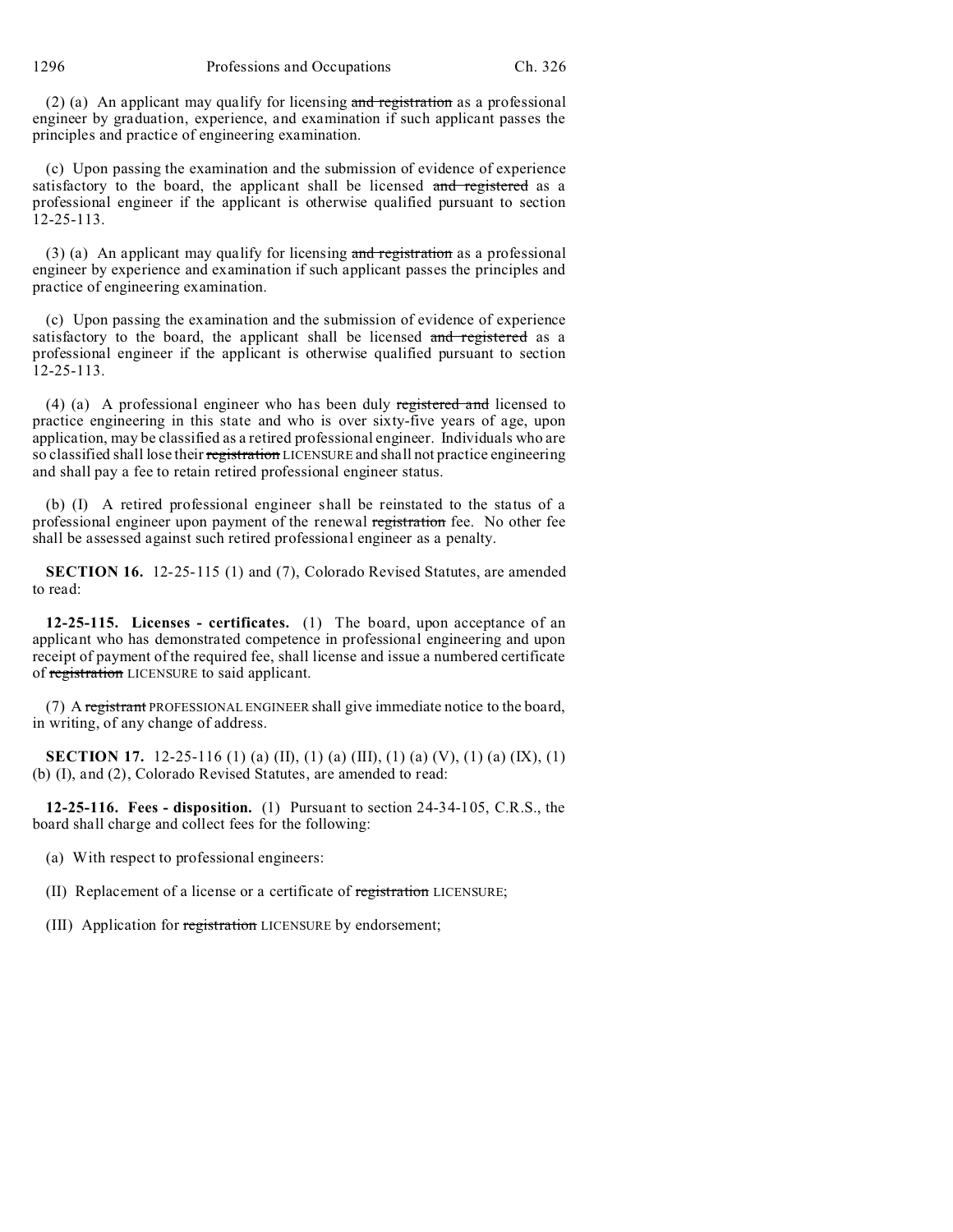(V) Issuance of a certificate of registration LICENSURE as a professional engineer;

(IX) Roster Listing as a retired professional engineer;

(b) With respect to engineer-interns:

#### (I) Certification as an engineer-intern;

(2) All moneys collected by the board shall be transmitted to the state treasurer, who shall credit the same pursuant to section 24-34-105, C.R.S., and the general assembly shall make annual appropriations pursuant to said section for expenditures of the board required to perform its duties under this part 1, which expenditures shall be made from such appropriations upon vouchers and warrants drawn pursuant to law. The board DIVISION shall employ, subject to section 13 of article XII of the state constitution, such clerical or other assistants as are necessary for the proper performance of its work.

**SECTION 18.** 12-25-119, Colorado Revised Statutes, is amended to read:

**12-25-119. Prior actions.** The board shall take over, assume, and continue all actions and requirements regarding engineers from its predecessor, the state board of registration for professional engineers and land surveyors. There shall be no legal discontinuity, and previously registered LICENSED engineers shall continue their registration LICENSURE as professional engineers.

**SECTION 19.** 12-25-201, Colorado Revised Statutes, is amended to read:

**12-25-201. General provisions.** In order to safeguard life, health, and property and to promote the public welfare, the practice of professional land surveying in Colorado is hereby declared to be subject to regulation. It shall be unlawful for any individual to practice professional land surveying in Colorado or to use in connection with such individual's name, or to otherwise assume, or to advertise any title or description tending to convey the impression that such individual is a professional land surveyor, unless such individual has been duly registered LICENSED or is exempted under the provisions of this part 2. The practice of professional land surveying shall be deemed a privilege granted by the state of Colorado based on the qualifications of the individual as evidenced by such individual's licensing. and registration.

**SECTION 20.** 12-25-202 (1), (2), (3), (6) (a) (VIII), (6) (a) (X), (7), (8), and (9), Colorado Revised Statutes, are amended to read:

**12-25-202. Definitions.** As used in this part 2, unless the context otherwise requires:

(1) "Board" means the state board of registration LICENSURE for professional engineers and professional land surveyors, created by section 12-25-106.

(2) "Certificant" means a land surveyor-intern certified by the board.

(3) "Certificate" means the media issued by the board under seal to evidence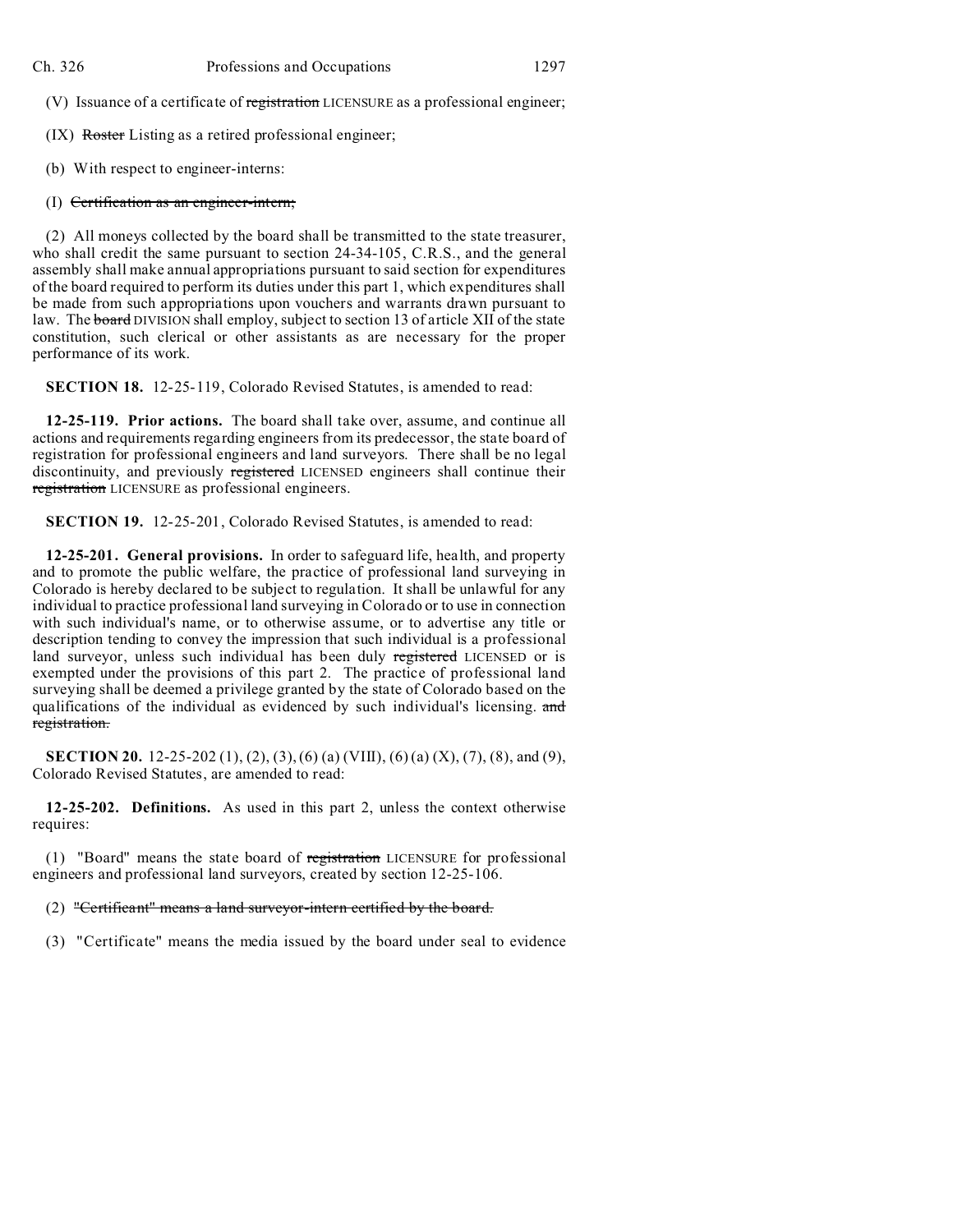licensing and registration OR ENROLLMENT.

(6) (a) "Professional land surveying" means the application of special knowledge of principles of mathematics, methods of measurement, and law for the determination and preservation of land boundaries. "Professional land surveying" specifically includes:

(VIII) Preparation of land survey plats, condominium plats, monument records, PROPERTY DESCRIPTIONS THAT RESULT FROM THE PRACTICE OF PROFESSIONAL LAND SURVEYING, and survey reports;

(X) SURVEYING TO ESTABLISH BASIC CONTROL FOR ENGINEERING PROJECTS AND geodetic surveying; and

(7) "Professional land surveyor" means an individual who practices professional land surveying and who is currently registered LICENSED with the board after demonstrating competency to practice, as required by section 12-25-214.

(8) "Registrant" means an individual duly registered and licensed to practice land surveying.

(9) "Registration" means the formal action by the board to license an individual to practice land surveying and to make an official record thereof.

**SECTION 21.** 12-25-203 (1) (a), Colorado Revised Statutes, is amended to read:

**12-25-203. Exemptions.** (1) This part 2 shall not be construed to prevent or to affect:

(a) The work of an employee or subordinate of a professional land surveyor holding a certificate of registration under this part  $2$ , if such work is performed under the direct supervision of such RESPONSIBLE CHARGE OF THE professional land surveyor;

**SECTION 22.** 12-25-204, Colorado Revised Statutes, is amended to read:

**12-25-204. Forms of organizations permitted to practice.** (1) No partnership, corporation, limited liability company, or joint stock association shall be registered LICENSED under this part 2.

(2) No partnership, corporation, limited liability company, or joint stock association shall practice or offer to practice land surveying in this state unless the individual in responsible charge of the land surveying activities of the organization is a professional land surveyor. registered under this part 2. All documents, plats, and reports which THAT are involved in such practice, issued by or for such organizations, shall bear the seal and signature of the professional land surveyor registered under this part  $\frac{1}{2}$  who is in responsible charge of and directly responsible for such land surveying work.

**SECTION 23.** 12-25-206 (2) and (3), Colorado Revised Statutes, are amended to read: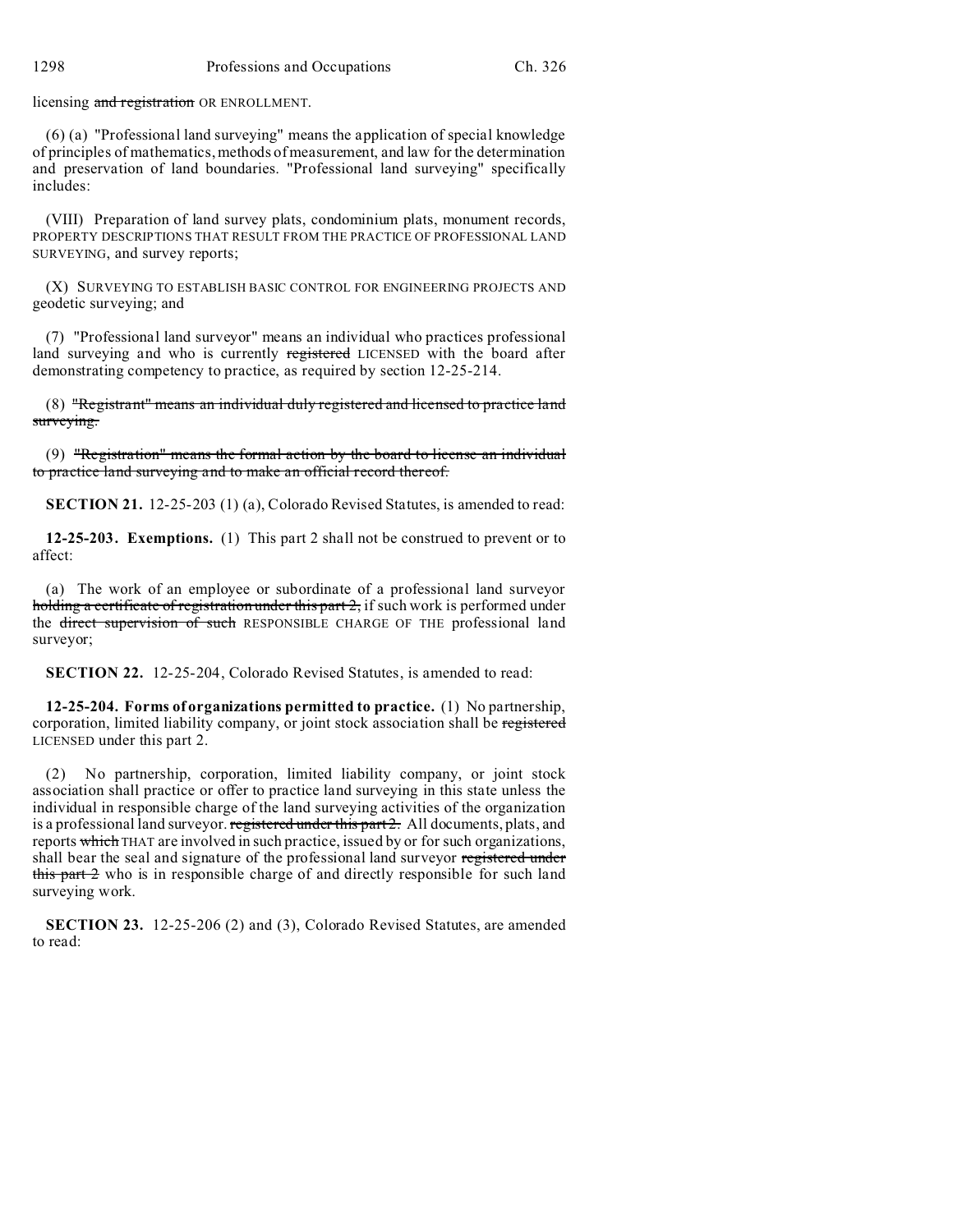**12-25-206. Board - composition - appointments - terms.** (2) A professional land surveyor who is designated as a land surveyor member of the board shall not be licensed and registered as a professional engineer and shall have been registered LICENSED as a land surveyor for at least five years.

(3) The state board of registration for professional engineers and professional land surveyors, created in section 12-25-106, shall have a surveyor quorum of the board, as defined in section 12-25-202 (12). The surveyor quorum shall advise the board concerning issues relating to land surveyors.

**SECTION 24.** The introductory portion to 12-25-207 (1), 12-25-207 (1) (a) and (1) (b), the introductory portion to  $12-25-207$  (1) (c), and  $12-25-207$  (1) (d) (II) (B), (1) (d) (II) (C), (1) (d) (II) (E), (1) (e), and (2), Colorado Revised Statutes, are amended to read:

**12-25-207. Powers and duties of the board.** (1) In addition to all other powers and duties conferred or imposed upon the board by this article or any other article, ORDER TO CARRY INTO EFFECT THIS PART 2, the board shall adopt and promulgate, under the provisions of section 24-4-103, C.R.S., such rules and regulations as it may deem necessary or proper to carry out the provisions of this part 2 and shall:

(a) Adopt rules of conduct for professional land surveyors, PROMULGATE under the provisions of section 24-4-103, C.R.S., which shall be published. Such publication shall constitute due notice to all registrants SUCH RULES AS IT MAY DEEM NECESSARY AND PROPER;

(b) Require each applicant for licensing and registration or certification to demonstrate competence by means of examination and education and may require work examples as it deems necessary and sufficient for licensing and registration or certification;

(c) Keep a record of its proceedings and of all applications for licensing and registration or certification under this part 2. The application record for each applicant shall include:

(d) (II) Make available through printed or electronic means the following:

(B) A list of the names and addresses, of record, of all currently registered LICENSED professional land surveyors;

(C) A list containing the registration LICENSE numbers in numerical sequence and the names of all current and previously registered LICENSED professional land surveyors;

(E) The rules of the board AND SUCH OTHER PERTINENT INFORMATION AS THE BOARD DEEMS NECESSARY.

(e) Provide for and administer written examinations to be given AS OFTEN AS PRACTICABLE at such times and locations as the board shall designate. Written examination papers shall be identified only by numbers and shall be anonymously graded. After review and approval by the board, all examination results shall be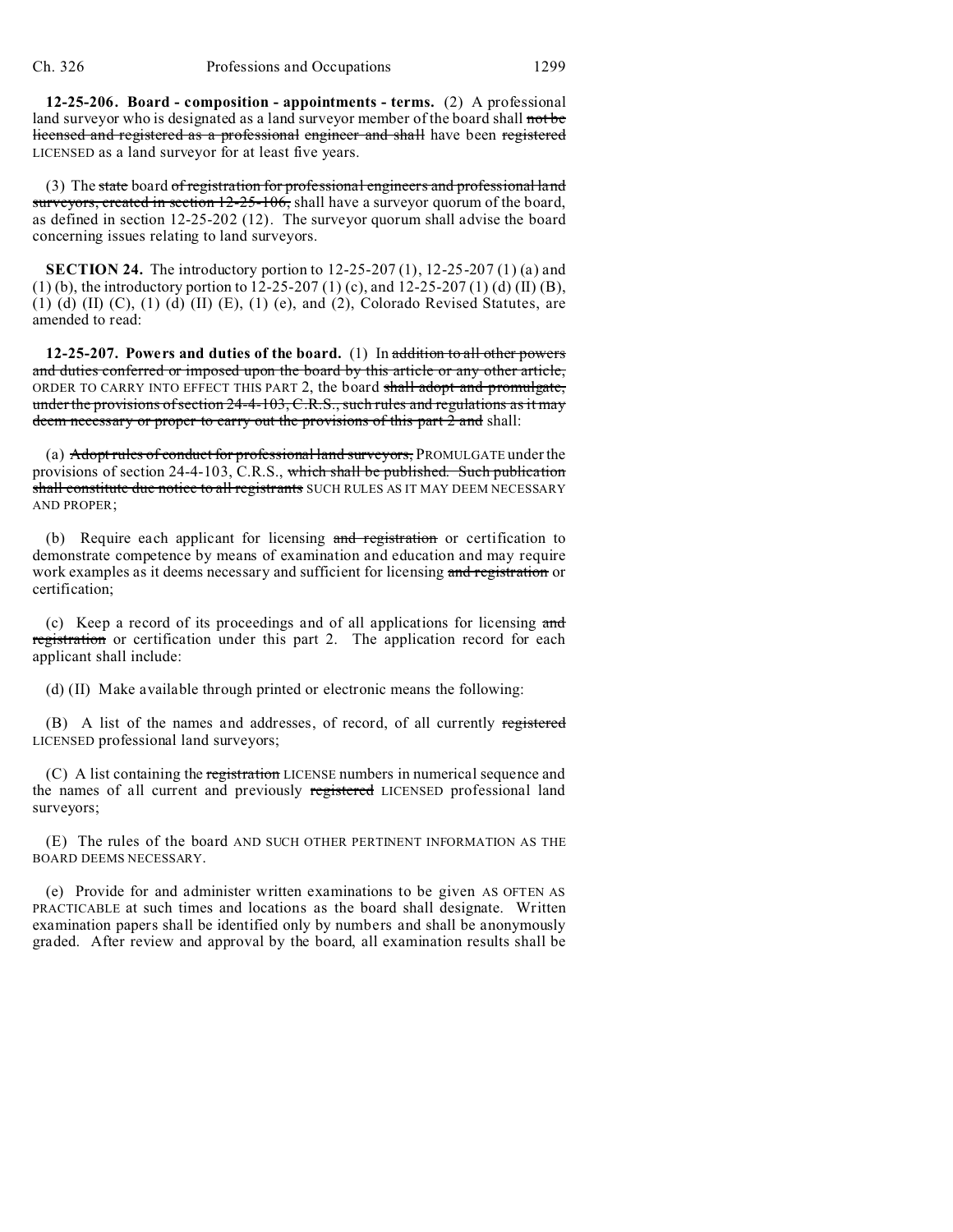1300 Professions and Occupations Ch. 326

recorded, and each examinee's examination results shall be sent to such examinee by first-class mail. The board shall ensure that the passing score on surveying examinations shall be set to measure the level of minimum competency. The board shall publish and make available to interested applicants a list of the subjects included in the surveying examinations which THAT are developed by the board, such subjects being consistent with and related to the various aspects of surveying.

(2) The board DIVISION OF REGISTRATIONS IN THE DEPARTMENT OF REGULATORY AGENCIES may employ a **professional land surveyor** AT LEAST ONE INVESTIGATOR to assist in investigating those INVESTIGATE complaints brought to said board relative to the provisions of this part 2.

**SECTION 25.** 12-25-209.5, Colorado Revised Statutes, is amended to read:

**12-25-209.5. Reconsideration and review of board actions.** The board, on its own motion or upon application, at any time after the imposition of any discipline as provided in section 12-25-209, may reconsider its prior action and reinstate or restore such license or terminate probation or reduce the severity of its prior disciplinary action. The taking of any such further action, or the holding of a hearing with respect thereto, shall rest in the sole discretion of the board. The registrant PROFESSIONAL LAND SURVEYOR or certificant LAND SURVEYOR-INTERN in any action before the board shall have the right to appeal any decision of the board to a court of competent jurisdiction.

**SECTION 26.** 12-25-210 (1), (2), and (4), Colorado Revised Statutes, are amended to read:

**12-25-210. Application for licensing or certification.** (1) Each application for licensing and registration or certification shall be on a form furnished by the board and shall contain statements made under oath showing the applicant's education and showing a detailed summary of such applicant's surveying experience. Each application shall contain a statement indicating whether or not the applicant has ever been convicted of a felony in this or in any other state, or has ever had a surveyor's license or registration revoked, suspended, or not renewed, or has been reprimanded or fined relative to surveying in this or any other state. Applications which THAT are not complete shall be deemed defective, and the board shall take no action on defective applications except to give notice to the applicant of the defects. A nonrefundable application fee in an amount set by the board shall accompany each application.

(2) When considering applications, personal interviews may be required by the board only if the application fails to demonstrate that the applicant possesses the minimum qualifications necessary to qualify to take the written examination. No NEW APPLICATION SHALLBEREQUIREDOF AN INDIVIDUAL REQUIRING REEXAMINATION BY THE BOARD, AND SUCH INDIVIDUAL SHALL BE NOTIFIED WHEN THE NEXT EXAMINATION WILL BE HELD.

(4) No individual whose license OR ENROLLMENT has been revoked shall be allowed to reapply for licensure or enrollment earlier than two years after the effective date of the revocation.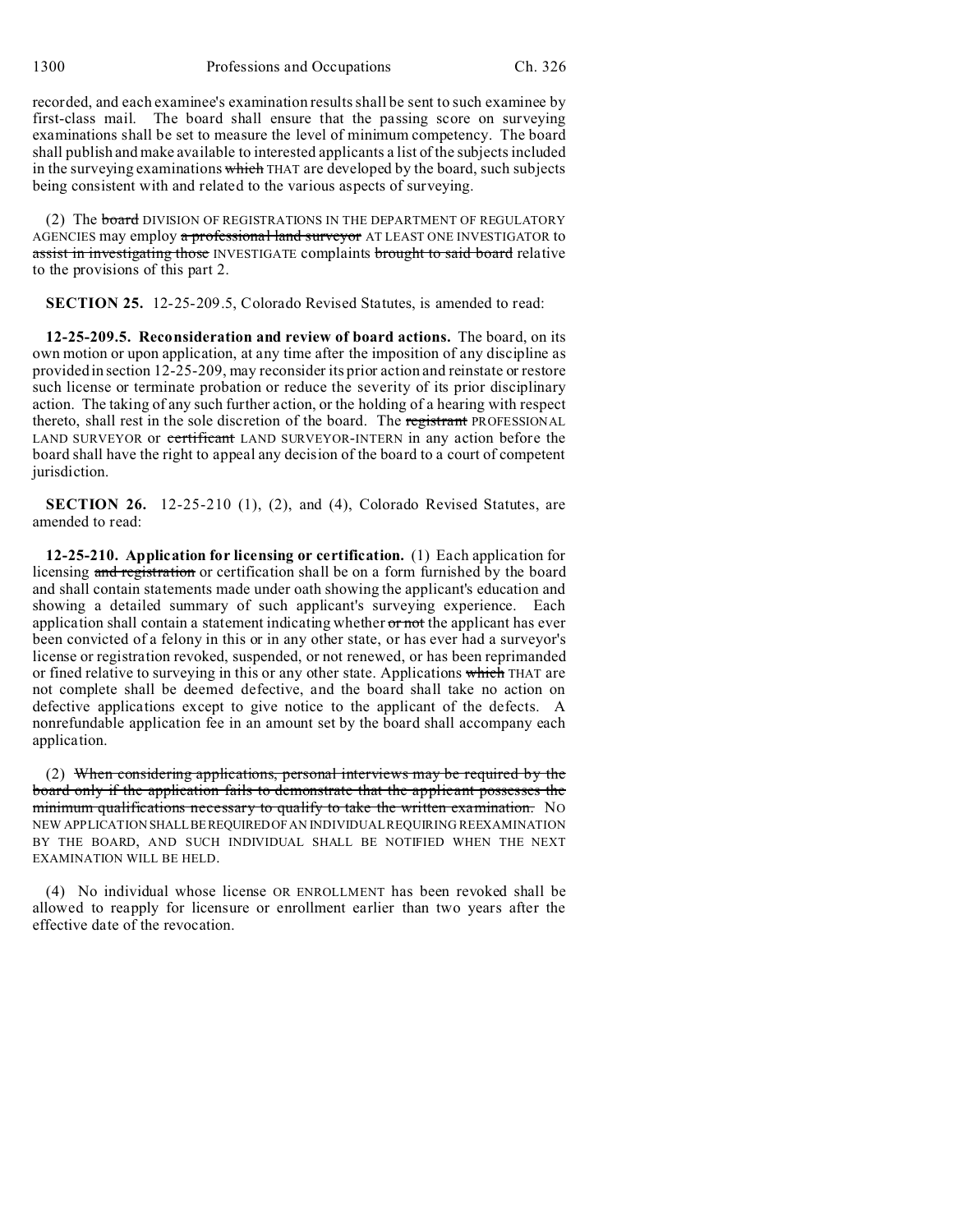**SECTION 27.** 12-25-211, Colorado Revised Statutes, is amended to read:

**12-25-211. Eligibility for land surveyor-intern.** To be eligible for certification ENROLLMENT as a land surveyor-intern, an applicant shall provide documentation of such THE applicant's technical competence.

**SECTION 28.** 12-25-212 (1) (a), (1) (b), (2) (a), (2) (c), (3) (b), and (3) (c), Colorado Revised Statutes, are amended to read:

**12-25-212. Qualifications for land surveyor-interns.** (1) (a) An applicant may qualify for certification ENROLLMENT as a land surveyor-intern by endorsement if such THE applicant is enrolled in good standing in another jurisdiction requiring qualifications substantially equivalent to those currently required of applicants under this part 2 or if, at the time of initial enrollment in such jurisdiction, such THE applicant met the requirements for enrollment then in existence under Colorado law.

(b) Upon completion of the application and approval by the board, the applicant shall be certified ENROLLED as a land surveyor-intern if the applicant is otherwise qualified pursuant to section 12-25-211.

(2) (a) An applicant may qualify for certification ENROLLMENT as a land surveyor-intern by graduation and examination if such THE applicant passes the fundamentals of surveying examination.

(c) Upon passing the examination the applicant shall be certified ENROLLED as a land surveyor-intern if the applicant is otherwise qualified pursuant to section 12-25-211.

(3) (b) In order to be admitted to the examination pursuant to paragraph (a) of this subsection (3), the applicant must:

(I) (A) Have graduated from high school or the equivalent; and

(B) HAVE A CUMULATIVE RECORD OF FOUR YEARS OR MORE OF PROGRESSIVE LAND SURVEYING EXPERIENCE, OF WHICH A MAXIMUM OF ONE YEAR OF EDUCATIONAL CREDIT MAY BE SUBSTITUTED; OR

(II) (A) Have a cumulative record of two years or more of progressive land surveying experience, of which a maximum of one year of educational credit may be substituted. HAVE GRADUATED FROM A BOARD-APPROVED TWO-YEAR SURVEYING CURRICULUM; AND

(B) HAVE A CUMULATIVE RECORD OF TWO YEARS OR MORE OF PROGRESSIVE LAND SURVEYING EXPERIENCE.

(c) Upon passing the examination and the submission of evidence of experience satisfactory to the board, the applicant shall be certified ENROLLED as a land surveyor-intern if the applicant is otherwise qualified pursuant to section 12-25-211.

**SECTION 29.** 12-25-213, Colorado Revised Statutes, is amended to read: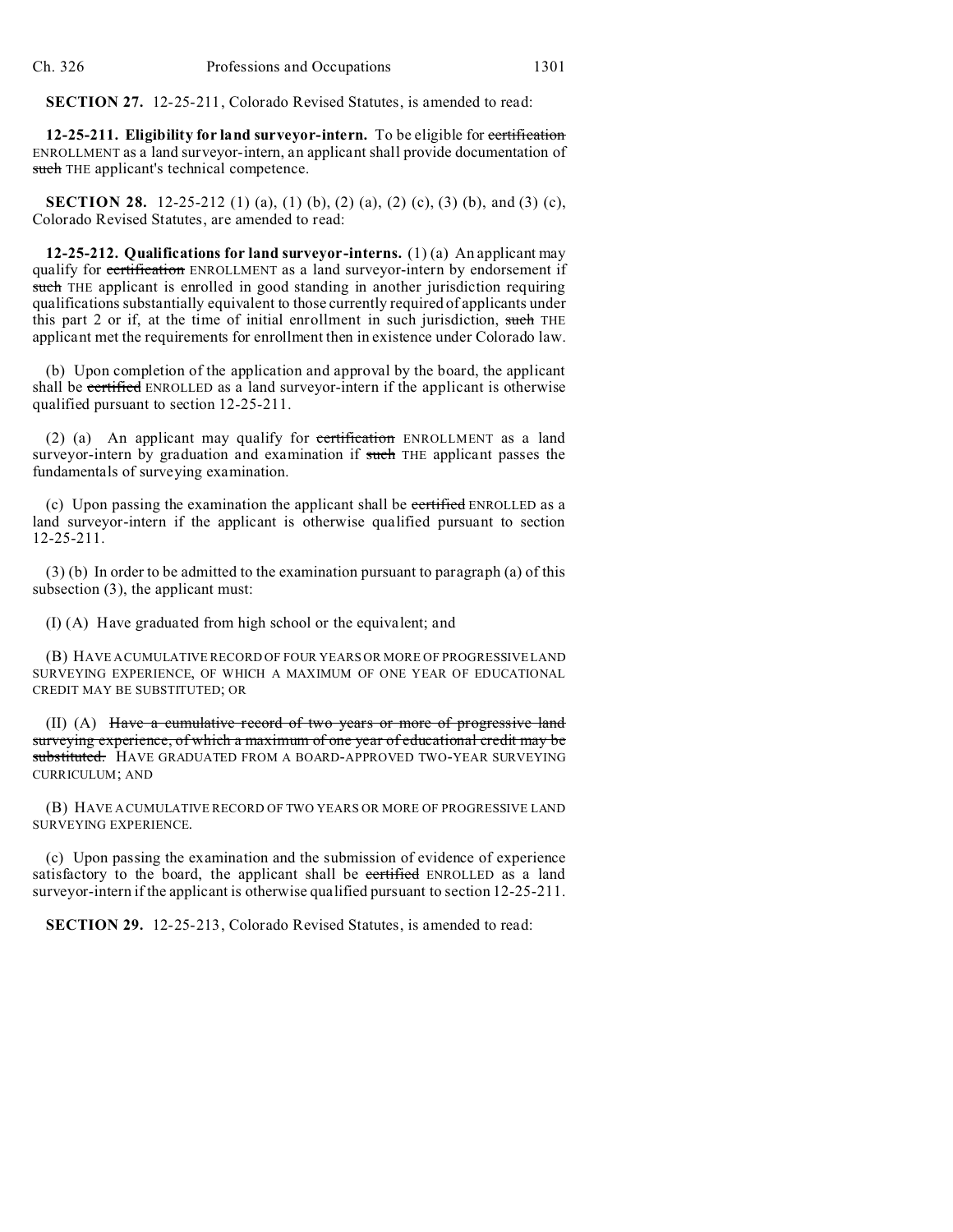**12-25-213. Eligibility for professional land surveyor.** To be eligible for licensing and registration as a professional land surveyor, an applicant shall provide documentation of technical competence.

**SECTION 30.** 12-25-214 (1) (a), (1) (c), (2) (a), (2) (c), (4) (c), (5) (a), (5) (b) (I), and (6), Colorado Revised Statutes, are amended to read:

**12-25-214. Qualifications for professional land surveyor.** (1) (a) An applicant may qualify for licensing and registration as a professional land surveyor by endorsement and examination if such applicant passes the required examination or examinations pertaining to Colorado law.

(c) Upon passing the examination, the applicant shall be licensed and registered as a professional land surveyor if the applicant is otherwise qualified pursuant to section 12-25-213.

(2) (a) An applicant may qualify for licensing  $\frac{1}{2}$  and registration as a professional land surveyor by education, experience, and examination if such applicant passes the principle and practice of surveying examination and the examination pertaining to Colorado law.

(c) Upon passing the examinations and the submission of evidence of experience satisfactory to the board, the applicant shall be licensed and registered as a professional land surveyor if such applicant is otherwise qualified pursuant to section 12-25-213.

(4) (c) Upon passage of the examination pursuant to paragraph (a) of this subsection  $(4)$ , the applicant shall be licensed and registered as a professional land surveyor if such applicant is otherwise qualified pursuant to section 12-25-213.

 $(5)$  (a) A professional land surveyor who has been duly registered and licensed to practice professional land surveying in this state and who is over sixty-five years of age, upon application, may be classified as a retired professional land surveyor. Individuals who are so classified shall lose their registration and LICENSURE, shall not practice professional land surveying, and shall pay a fee to retain retired professional land surveyor status.

(b) (I) A retired professional land surveyor shall be reinstated to the status of a professional land surveyor upon payment of the renewal registration fee. No other fee shall be assessed against such retired professional land surveyor as a penalty.

(6) This section, as amended, is effective January 1, 1995.

**SECTION 31.** 12-25-215 (1) and (6), Colorado Revised Statutes, are amended to read:

**12-25-215. Licenses - certificates.** (1) The board, upon acceptance of an applicant who has demonstrated competence in professional land surveying and upon receipt of payment of the required fee, shall license and issue a numbered certificate of registration LICENSURE to said applicant.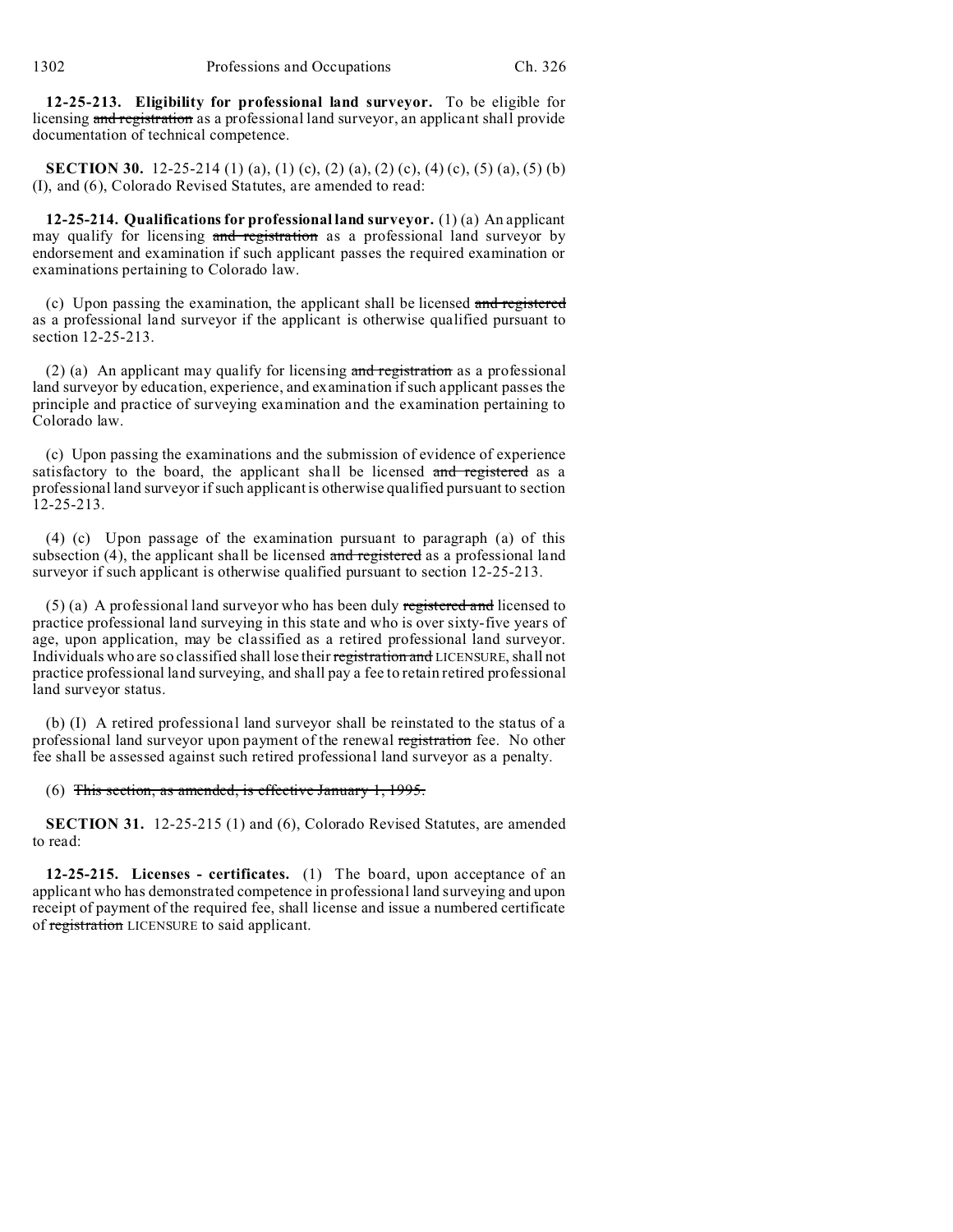(6) A registrant PROFESSIONAL LAND SURVEYOR shall give immediate notice to the board, in writing, of any change of address.

**SECTION 32.** 12-25-216 (1) (a) (II), (1) (a) (III), (1) (a) (V), (1) (b) (I), (1) (b) (V), and (2), Colorado Revised Statutes, are amended, and the said 12-25-216 (1) (a) is further amended BY THE ADDITION OF A NEW SUBPARAGRAPH, to read:

**12-25-216. Fees - disposition.** (1) Pursuant to section 24-34-105, C.R.S., the board shall charge and collect fees for the following:

(a) With respect to professional land surveyors:

(II) Replacement of a license, certificate of registration LICENSURE, or renewal card;

(III) Application for registration LICENSURE by endorsement and examination;

(V) Issuance of a certificate of registration LICENSURE as a professional land surveyor;

(IX) LISTING AS A RETIRED PROFESSIONAL LAND SURVEYOR.

(b) With respect to land surveyor-interns:

### (I) Certification as a land surveyor-intern;

(V) Application for **certification** ENROLLMENT as a land surveyor-intern by endorsement.

(2) All moneys collected by the board in administering this part 2 shall be transmitted to the state treasurer, who shall credit the same pursuant to section 24-34-105, C.R.S., and the general assembly shall make annual appropriations pursuant to said section for expenditures required for the administration of this part 2, which expenditures shall be made from such appropriations upon vouchers and warrants drawn pursuant to law. The **board** DIVISION shall employ, subject to section 13 of article XII of the state constitution, such clerical or other assistants as are necessary for the performance of its duties.

**SECTION 33.** 12-25-219, Colorado Revised Statutes, is amended to read:

**12-25-219. Prior actions.** The board shall take over, assume, and continue all actions and requirements regarding land surveyors from its predecessor, the state board of registration for professional engineers and PROFESSIONAL land surveyors. There shall be no legal discontinuity, and previously registered LICENSED land surveyors shall continue their registration LICENSURE as professional land surveyors.

**SECTION 34.** 12-25-105 (9), Colorado Revised Statutes, is amended, and the said 12-25-105 is further amended BY THE ADDITION OF A NEW SUBSECTION, to read:

**12-25-105. Unlawful practice - penalties - enforcement.** (9) Subsequent to a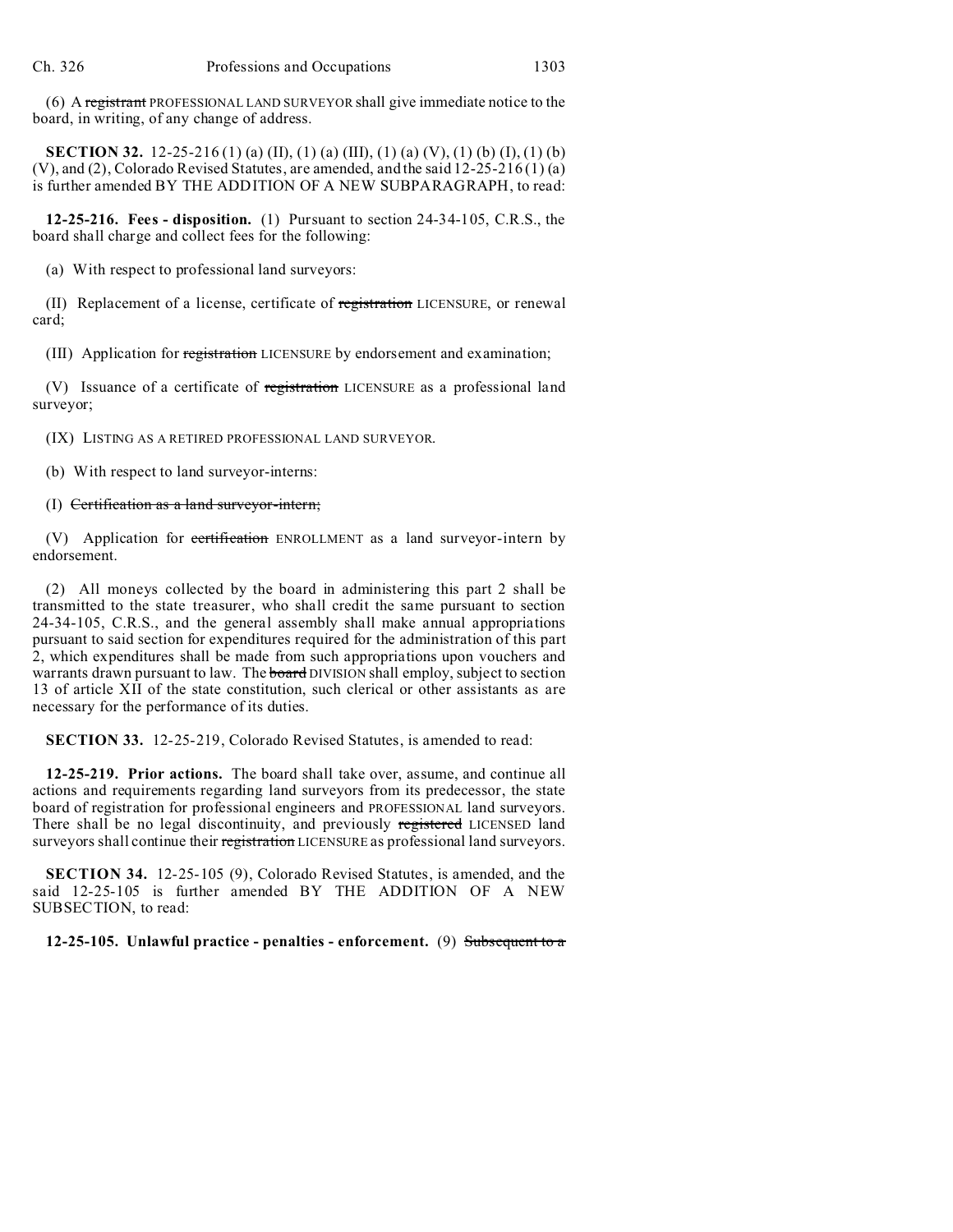AFTER finding by the board that an individual, partnership, professional association, joint stock company, limited liability company, or corporation has unlawfully engaged in the practice of engineering, the board may jointly and severally assess a fine against such unlawfully engaged party in an amount not less than fifty dollars and not more than seven hundred fifty FIVE THOUSAND dollars FOR EACH VIOLATION PROVEN BY THE BOARD.

(10) AN INDIVIDUAL PRACTICING PROFESSIONAL ENGINEERING WHO IS NOT LICENSED OR EXEMPT SHALL NOT COLLECT COMPENSATION OF ANY KIND FOR SUCH PRACTICE, AND, IF COMPENSATION HAS BEEN PAID, THE COMPENSATION SHALL BE REFUNDED IN FULL.

**SECTION 35.** 12-25-108 (4) (a), Colorado Revised Statutes, is amended to read:

**12-25-108. Disciplinary actions - grounds for discipline.** (4) (a) In addition to any other penalty which THAT may be imposed pursuant to this article, any registrant PROFESSIONAL ENGINEER violating any provision of this article or any rule or regulation promulgated pursuant to this article may be fined for each violation proven by the board as follows:

(I) In the first administrative proceeding against a registrant PROFESSIONAL ENGINEER, a fine of not less than fifty dollars and not more than five hundred dollars;

In any subsequent administrative proceeding against a registrant PROFESSIONAL ENGINEER determining that a violation of this article has occurred, a fine of not less than two hundred fifty dollars and not more than two FIVE thousand five hundred dollars FOR EACH VIOLATION PROVEN BY THE BOARD.

**SECTION 36.** 12-25-205 (1), (2), (3), (7), and (8), Colorado Revised Statutes, are amended to read:

**12-25-205. Unlawful practice - penalties - enforcement.** (1) It is unlawful for any individual to practice or offer to practice professional land surveying in Colorado without being licensed and registered in accordance with the provisions of this part 2, or for any individual or entity to use or employ the words "land surveyor", "land surveying", or "professional land surveyor" or words of similar meaning or any modification or derivative except as authorized in this part 2.

(2) It is unlawful for any individual to present or attempt to use the certificate of registration number or seal of another, to give any false or forged evidence of any kind to the board or to any member thereof in obtaining or attempting to obtain certification or registration, or to falsely impersonate any other registrant of like or different name. IT IS UNLAWFUL FOR ANY INDIVIDUAL, PARTNERSHIP, PROFESSIONAL ASSOCIATION, JOINT STOCK COMPANY, LIMITED LIABILITY COMPANY, OR CORPORATION TO PRACTICE, OR OFFER TO PRACTICE, LAND SURVEYING IN THIS STATE UNLESS THE INDIVIDUAL IN RESPONSIBLE CHARGE HAS COMPLIED WITH THE PROVISIONS OF THIS PART 2.

(3) It is unlawful for any individual to attempt to use an expired, revoked, suspended, or nonexistent license, and certificate of registration, to practice or offer to practice when not qualified, or to falsely claim that such individual is licensed. and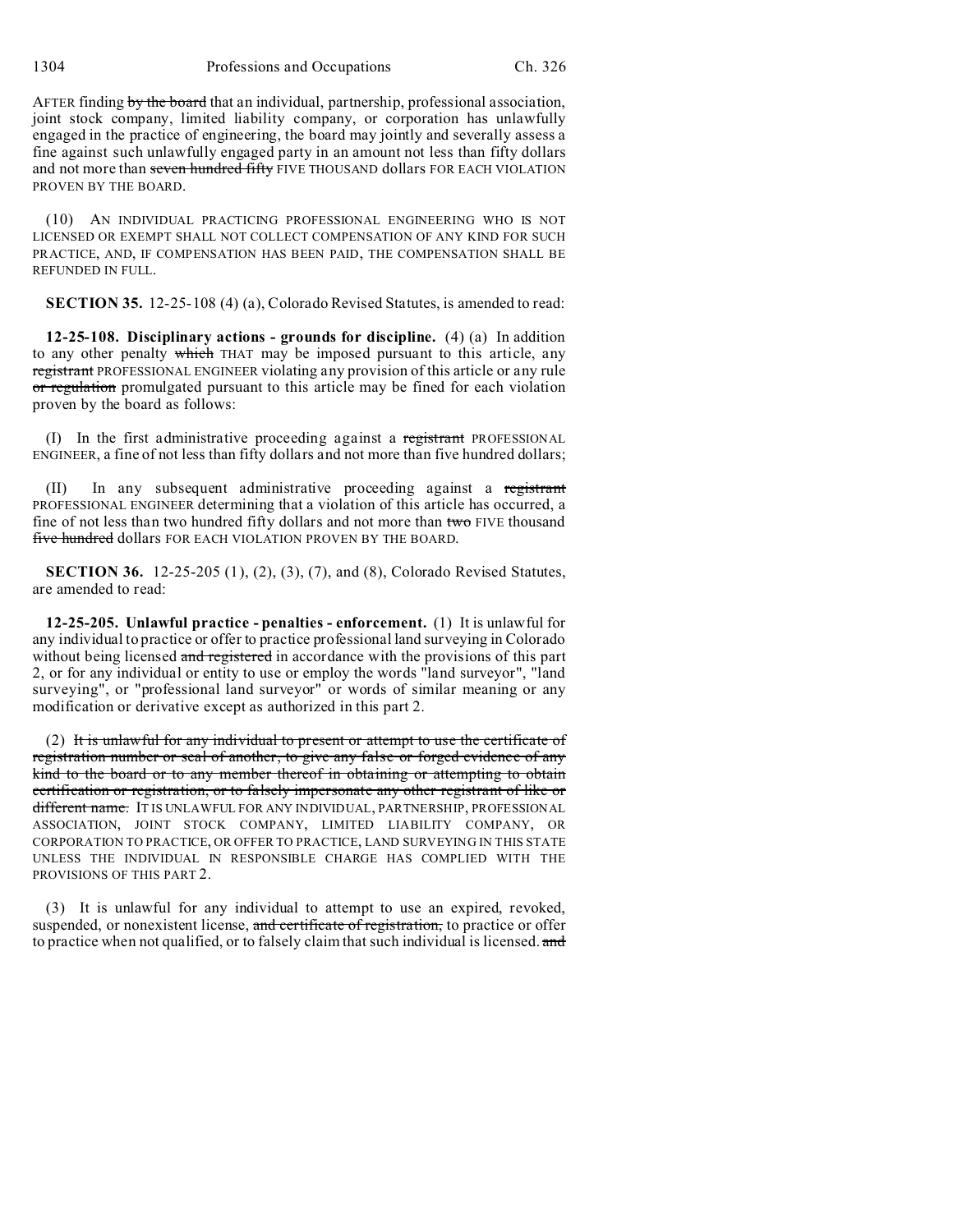registered. IT IS UNLAWFUL FOR AN INDIVIDUAL TO USE IN ANY MANNER A CERTIFICATE OR CERTIFICATE NUMBER THAT HAS NOT BEEN ISSUED TO THE INDIVIDUAL BY THE BOARD.

(7) Any individual practicing professional land surveying, as defined in this part 2, who is not licensed and registered or exempt shall not collect compensation of any kind for such practice, and, if compensation has been paid, such compensation shall be refunded in full.

(8) Subsequent to a AFTER finding by the board that an individual has unlawfully engaged in the practice of professional land surveying, the board may assess a fine against such unlawfully engaged individual in an amount not less than fifty dollars and not more than seven hundred fifty FIVE THOUSAND dollars FOR EACH VIOLATION PROVEN BY THE BOARD.

**SECTION 37.** The introductory portion to 12-25-208 (1) and 12-25-208 (1) (a), (1) (e)  $(II)$ ,  $(1)$   $(h)$ ,  $(1)$   $(k)$ , and  $(4)$   $(a)$ , Colorado Revised Statutes, are amended to read:

**12-25-208. Disciplinary actions - grounds for discipline.** (1) The board has the power to deny, suspend, revoke, or refuse to renew the license and certificate of registration of, or place on probation, limit the scope of practice of, or require additional training of any professional land surveyor or land surveyor-intern who is found guilty of:

(a) Engaging in fraud, misrepresentation, or deceit in obtaining or attempting to obtain a license and certificate of registration or enrollment;

(e) Violating, attempting to violate, or aiding or abetting the violation or attempted violation of:

(II) Any rule or regulation adopted by the board in conformance with the provisions of this part 2; or

(h) Failing to report to the board any registered professional land surveyor known to have violated any provision of this part 2 or any board order or rule; or regulation;

(k) Failing to report to the board any malpractice claim against such registered professional land surveyor or any partnership, limited liability company, corporation, or joint stock association of which such registrant PROFESSIONAL LAND SURVEYOR is a member, that WHICH CLAIM is settled or in which judgment is rendered, within sixty days of AFTER the effective date of such settlement or judgment, if such claim concerned surveying services performed or supervised by such land surveyor;

(4) (a) In addition to any other penalty which THAT may be imposed pursuant to this section, any registrant PROFESSIONAL LAND SURVEYOR violating any provision of this article or any rule or regulation promulgated pursuant to this article may be fined for each violation proven by the board as follows:

(I) In the first administrative proceeding against a registrant PROFESSIONAL LAND SURVEYOR, a fine of not less than fifty dollars and not more than five hundred dollars;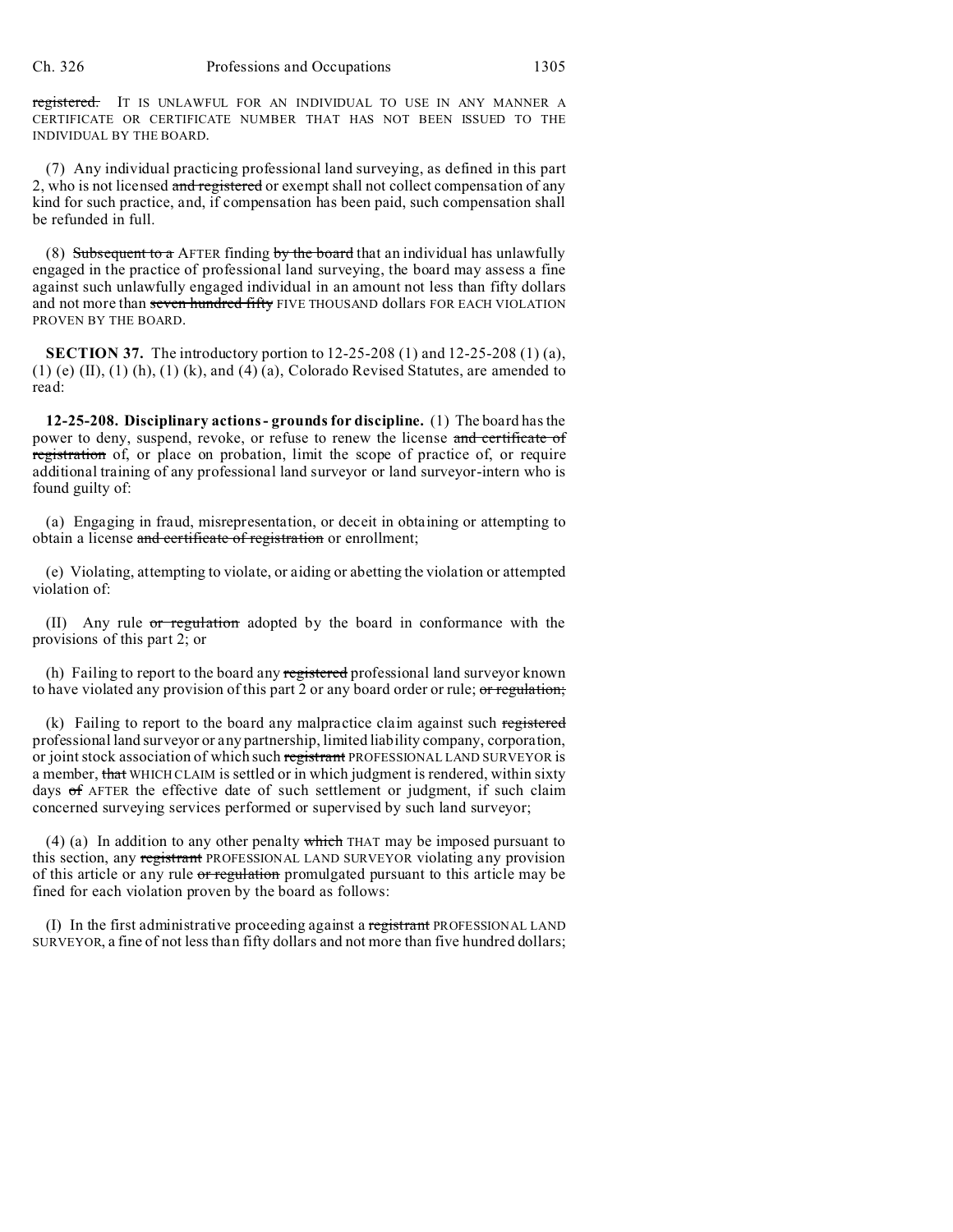(II) In any subsequent administrative proceeding against a registrant PROFESSIONAL LAND SURVEYOR determining that a violation of this article has occurred, a fine of not less than two hundred fifty dollars and not more than two FIVE thousand five hundred dollars FOR EACH VIOLATION PROVEN BY THE BOARD.

**SECTION 38.** 12-25-108 (2), Colorado Revised Statutes, is amended, and the said 12-25-108 is further amended BY THE ADDITION OF A NEW SUBSECTION, to read:

**12-25-108. Disciplinary actions - grounds for discipline.** (2) The board may issue a letter of admonition to a professional engineer or an engineer-intern based on any of the grounds specified in subsection (1) of this section without conducting a hearing as specified in section  $12-25-109$  (4). Such letter shall be sent to the registrant by certified mail and shall advise such registrant THE PROFESSIONAL ENGINEER OR ENGINEER-INTERN of the right to, within twenty days after receipt of the letter, make a written request to the board to institute formal disciplinary proceedings as provided in section 12-25-109 in order to formally adjudicate the conduct or acts on which the letter was based.

(5) THE BOARD MAY ISSUE A LETTER OF CONCERN TO A PROFESSIONAL ENGINEER OR AN ENGINEER-INTERN BASED ON ANY OF THE GROUNDS SPECIFIED IN SUBSECTION (1) OF THIS SECTION WITHOUT CONDUCTING A HEARING AS SPECIFIED IN SECTION 12-25-109 (4) WHEN AN INSTANCE OF POTENTIALLY UNSATISFACTORY CONDUCT COMES TO THE BOARD'S ATTENTION BUT, IN THE BOARD'S JUDGMENT, DOES NOT WARRANT FORMAL ACTION BY THE BOARD. LETTERS OF CONCERN SHALL BE CONFIDENTIAL AND SHALL NOT BE DISCLOSED TO MEMBERS OF THE PUBLIC OR IN ANY COURT ACTION UNLESS THE BOARD IS A PARTY.

**SECTION 39.** 12-25-208 (2), Colorado Revised Statutes, is amended, and the said 12-25-208 is further amended BY THE ADDITION OF A NEW SUBSECTION, to read:

**12-25-208. Disciplinary actions - grounds for discipline.** (2) The board may issue a letter of admonition to a professional land surveyor or land surveyor-intern based on any of the grounds specified in subsection (1) of this section without conducting a hearing as specified in section 12-25-209 (4). Such letter shall be sent to the registrant by certified mail and shall advise such registrant THE PROFESSIONAL LAND SURVEYOR OR LAND SURVEYOR-INTERN of the right to, within twenty days after receipt of the letter, make a written request to the board to institute formal disciplinary proceedings as provided in section 12-25-209 in order to formally adjudicate the conduct or acts on which the letter was based.

(5) THE BOARD MAY ISSUE A LETTER OF CONCERN TO A PROFESSIONAL LAND SURVEYOR OR LAND SURVEYOR-INTERN BASED ON ANY OF THE GROUNDS SPECIFIED IN SUBSECTION (1) OF THIS SECTION WITHOUT CONDUCTING A HEARING AS SPECIFIED IN SECTION 12-25-209 (4) WHEN AN INSTANCE OF POTENTIALLY UNSATISFACTORY CONDUCT COMES TO THE BOARD'S ATTENTION BUT, IN THE BOARD'S JUDGMENT, DOES NOT WARRANT FORMAL ACTION BY THE BOARD. LETTERS OF CONCERN SHALL BE CONFIDENTIAL AND SHALL NOT BE DISCLOSED TO MEMBERS OF THE PUBLIC OR IN ANY COURT ACTION UNLESS THE BOARD IS A PARTY.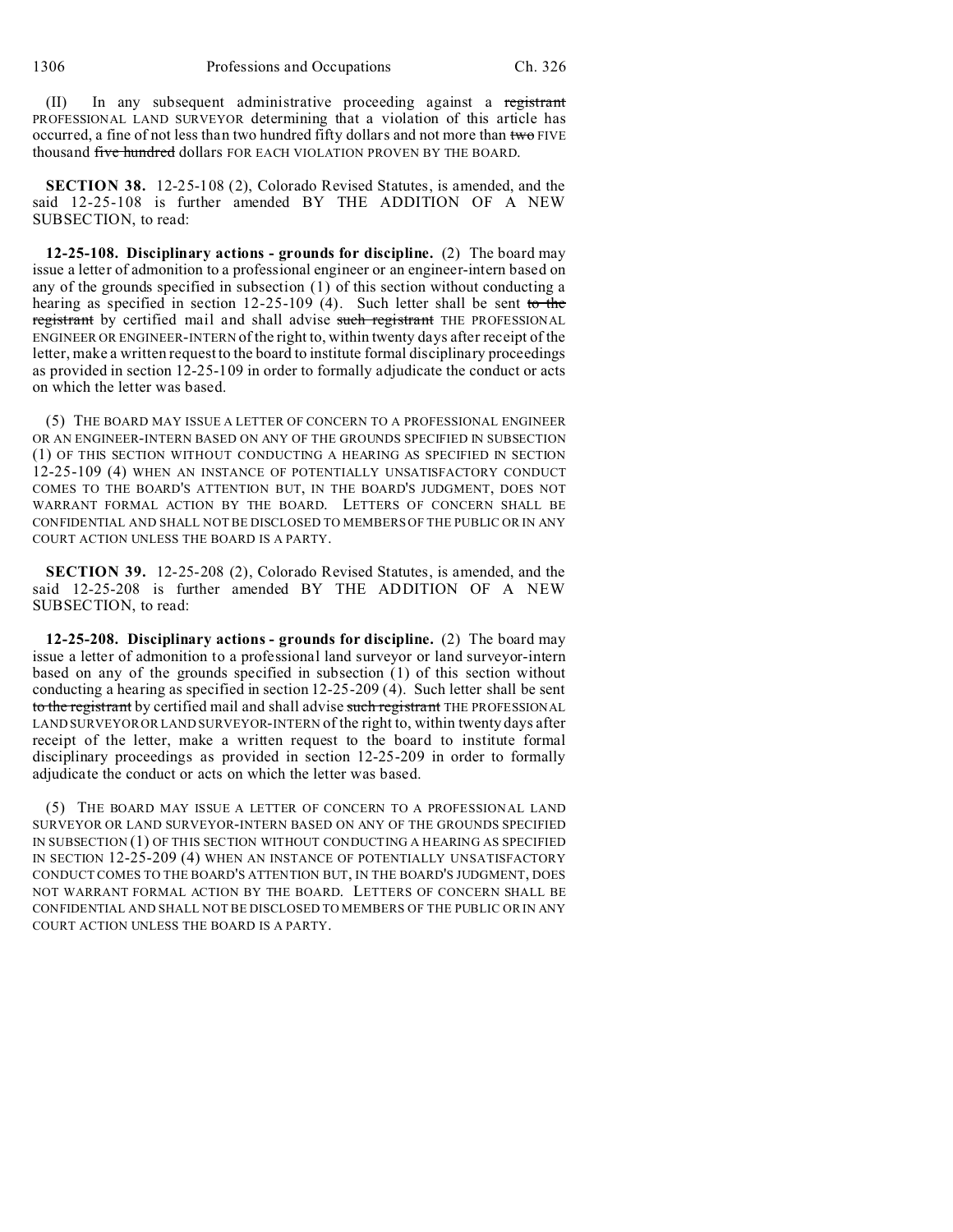**SECTION 40.** 12-25-105 (4) and the introductory portion to 12-25-105 (6), Colorado Revised Statutes, are amended to read:

**12-25-105. Unlawful practice - penalties - enforcement.** (4) It is unlawful for any individual to use in any manner an expired, suspended, or revoked license, certificate, or seal, TO PRACTICE OR OFFER TO PRACTICE WHEN NOT QUALIFIED, OR TO FALSELY CLAIM THAT SUCH INDIVIDUAL IS LICENSED.

(6) The practice of PROFESSIONAL engineering in violation of any of the provisions of this part 1 shall be deemed a class 3 misdemeanor and shall be EITHER:

**SECTION 41.** 12-25-106 (7), Colorado Revised Statutes, is amended to read:

**12-25-106. State board of licensure - subject to termination - repeal of article.** (7) The director of the division of registrations shall appoint a program administrator DIRECTOR for the board and such other personnel as are deemed necessary for the board to perform its statutory duties, pursuant to section 13 of article XII of the state constitution.

**SECTION 42.** 12-25-109 (7), Colorado Revised Statutes, is amended to read:

**12-25-109. Disciplinary proceedings - injunctive relief procedure.** (7) The board, the program administrator DIRECTOR, or the administrative law judge may issue a subpoena compelling the attendance and testimony of witnesses and the production of books, papers, and records pursuant to an investigation or a hearing by the board. Any subpoena issued shall be served in the manner provided in the Colorado rules of civil procedure. If any person refuses to obey any subpoena so issued or to testify or produce any books, papers, or documents, the board may petition the district court having jurisdiction, setting forth the facts, and thereupon such district court, in a proper case, shall issue its subpoena. Failure to obey the court's subpoena shall constitute contempt of court and shall be punished as provided for in the Colorado rules of civil procedure.

**SECTION 43.** 12-25-209 (2) and (7), Colorado Revised Statutes, are amended, and the said 12-25-209 is further amended BY THE ADDITION OF A NEW SUBSECTION, to read:

**12-25-209. Disciplinary proceedings - injunctive relief procedure.** (2) Complaints of record on file with the board and the results of investigation shall be closed to public inspection during the investigatory period and until dismissed or until notice of hearing and charges are served on a registrant PROFESSIONAL LAND SURVEYOR or certificant LAND SURVEYOR-INTERN or until final agency action is otherwise taken by the board. The board's records and papers shall be subject to the provisions of sections 24-72-203 and 24-72-204, C.R.S., regarding public records and confidentiality.

(7) The board, the program administrator DIRECTOR, or the administrative law judge may issue a subpoena compelling the attendance and testimony of witnesses and the production of books, papers, and records pursuant to an investigation or a hearing of the board. Any subpoena issued shall be served in the manner provided in the Colorado rules of civil procedure. The registrant PROFESSIONAL LAND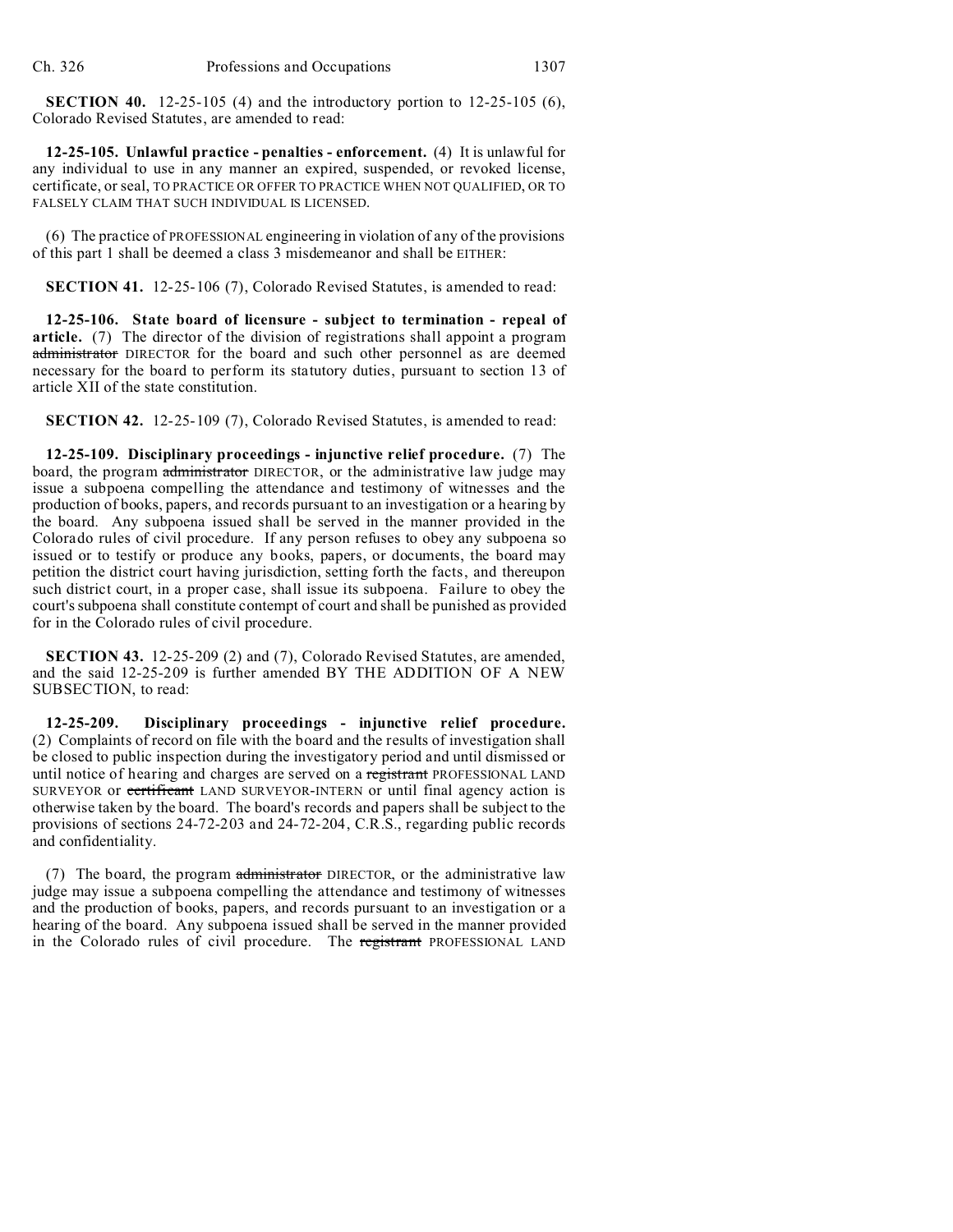SURVEYOR or certificant in any action before the board shall have comparable rights of subpoena pursuant to section 24-4-105 (5), C.R.S. If any person refuses to obey any subpoena so issued or to testify or produce any books, papers, or documents, the board may petition the district court having jurisdiction, setting forth the facts, and thereupon such district court, in a proper case, shall issue its subpoena. Failure to obey the court's subpoena shall constitute contempt of court and shall be punished as provided for in the Colorado rules of civil procedure.

(10) THE COURT OF APPEALS SHALL HAVE INITIAL JURISDICTION TO REVIEW ALL FINAL ACTIONS AND ORDERS THAT ARE SUBJECT TO JUDICIAL REVIEW OF THE BOARD. SUCH PROCEEDINGS SHALL BE CONDUCTED IN ACCORDANCE WITH SECTION 24-4-106 (11), C.R.S.

**SECTION 44.** 12-25-107 (1) (g), Colorado Revised Statutes, is amended to read:

**12-25-107. Powers and duties of the board.** (1) In order to carry into effect the provisions of this part 1, the board shall:

(g) Provide for written examinations in the "fundamentals of engineering" and the "principles and practice of engineering". Examinations shall be given AS OFTEN AS PRACTICABLE, at such times and locations as the board shall determine. The board shall ensure that the passing score for any examination shall be set to measure the level of minimum competency. An applicant who fails to pass the prescribed examination may be reexamined at the next regularly scheduled examination.

**SECTION 45.** The introductory portion to 12-25-108 (1) and 12-25-108 (1) (a), (1) (c), (1) (h), and (1) (k), Colorado Revised Statutes, are amended to read:

**12-25-108. Disciplinary actions - grounds for discipline.** (1) The board has the power to deny, suspend, revoke, or refuse to renew the license and certificate of registration LICENSURE OR ENROLLMENT of, limit the scope of practice of, or place on probation, any professional engineer or engineer-intern who is found guilty of:

(a) Engaging in fraud, misrepresentation, or deceit in obtaining or attempting to obtain a certificate of registration LICENSURE or enrollment;

(c) A felony THAT IS RELATED TO THE ABILITY TO PRACTICE ENGINEERING; except that the board shall be governed by the provisions of section 24-5-101, C.R.S., in considering such conviction or plea. A certified copy of the judgment of a court of competent jurisdiction of such conviction or plea shall be presumptive evidence of such conviction or plea for the purposes of any hearing under this part 1. A plea of nolo contendere, or its equivalent, accepted by the court shall be considered as a conviction.

(h) Failing to report to the board any registered professional engineer known to have violated any provision of this part 1 or any board order or rule; or regulation;

(k) Failing to report to the board any malpractice claim against such registered professional engineer or any partnership, corporation, limited liability company, or joint stock association of which such professional engineer is a member, that is settled or in which judgment is rendered, within sixty days of the effective date of such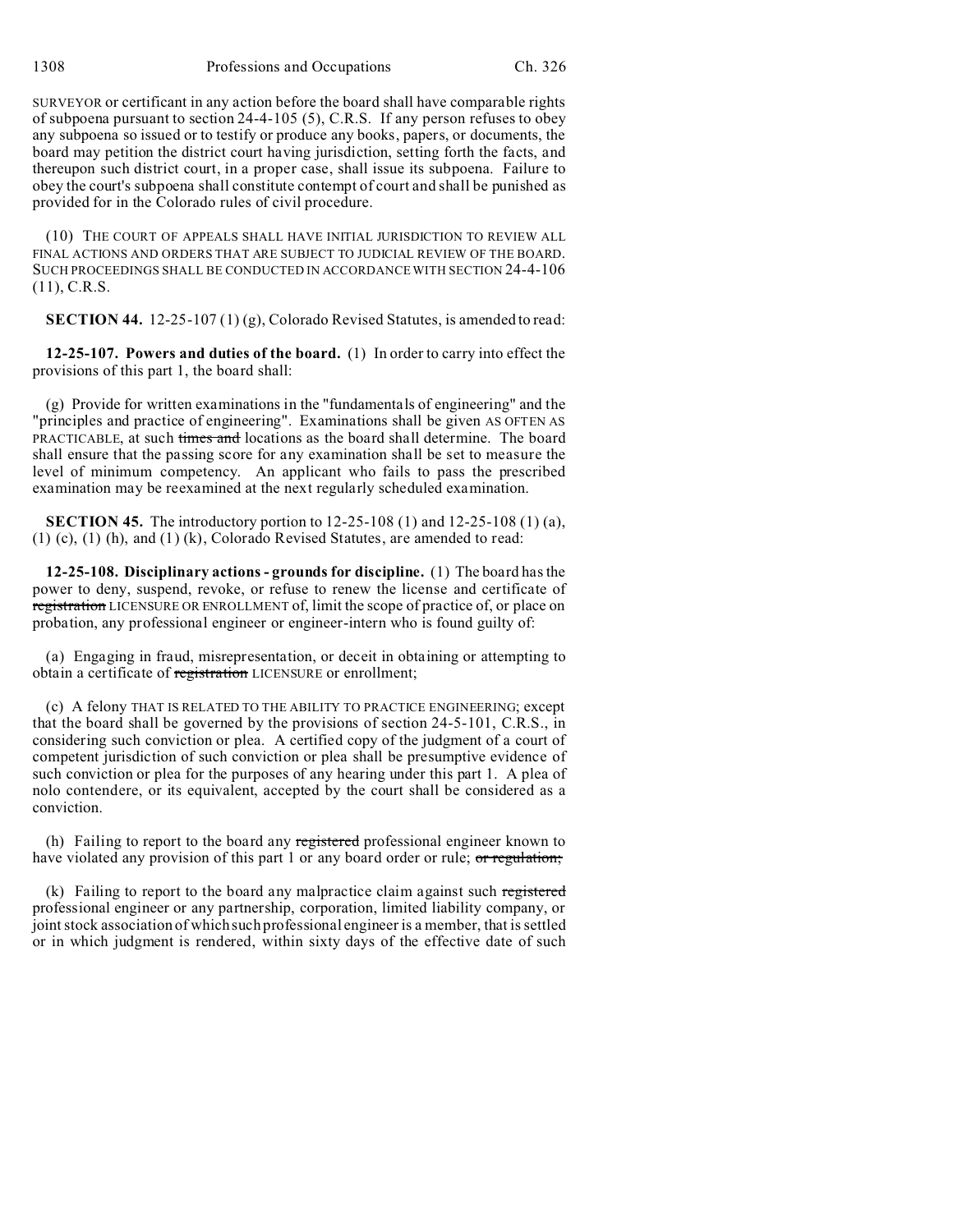settlement or judgment, if such claim concerned engineering services performed or supervised by such engineer;

**SECTION 46.** 12-25-110 (1) and (5), Colorado Revised Statutes, are amended to read:

**12-25-110. Application for license and certificates.** (1) The board shall prescribe and furnish application forms. All applications shall be made under oath and shall be accompanied by the appropriate fee. Each application shall contain a statement indicating whether or not the applicant has ever been convicted of a felony in this or any other state, or has ever had a license or registration to practice engineering revoked or suspended in this or any other state. Applications which THAT are not complete shall be deemed defective and shall not be accepted by the board. The board shall take no action on defective applications, except to give notice to the applicant of defects. The board shall retain all fees submitted with applications, whether or not such applications are acted upon.

(5) No individual whose license or enrollment has been revoked shall be allowed to reapply for licensure OR ENROLLMENT earlier than two years after the effective date of the revocation.

**SECTION 47.** 12-25-117 (1), Colorado Revised Statutes, is amended to read:

**12-25-117. Professional engineer seal.** (1) Upon receipt of a certificate of registration LICENSURE, the newly registered LICENSED professional engineer may obtain a seal. A crimp type seal,  $\sigma$ r a rubber stamp facsimile type seal, or both, AN ELECTRONIC TYPE SEAL may be used. The seal shall be of a design approved by the board and shall contain the professional engineer's name and registration LICENSE number and the designation "Colorado registered LICENSED professional engineer". Colorado professional engineers registered LICENSED before July 1, 1981 2004, may continue to use their prior existing seals.

**SECTION 48.** 12-25-217 (1), Colorado Revised Statutes, is amended to read:

**12-25-217. Professional land surveying seals.** (1) Upon receipt of a certificate of registration LICENSURE, the newly registered LICENSED professional land surveyor may obtain a seal. A crimp type seal, or a rubber stamp facsimile type seal, or both, AN ELECTRONIC TYPE SEAL may be used. The seal shall be of a design approved by the board and shall contain the professional land surveyor's name and registration LICENSE number and the designation "Colorado registered LICENSED professional land surveyor". Colorado land surveyors registered LICENSED before July 1, 1981 2004, may continue to use their prior existing seals.

**SECTION 49.** 12-4-110 (4) (c), Colorado Revised Statutes, is amended to read:

**12-4-110. Partnerships - professional corporations - limited liability companies - requirements.** (4) (c) No identifying media used by any member of such entity shall mislead the public as to the fact that such member is licensed as an architect or as a registered professional engineer.

**SECTION 50.** 12-4-112 (5), Colorado Revised Statutes, is amended to read: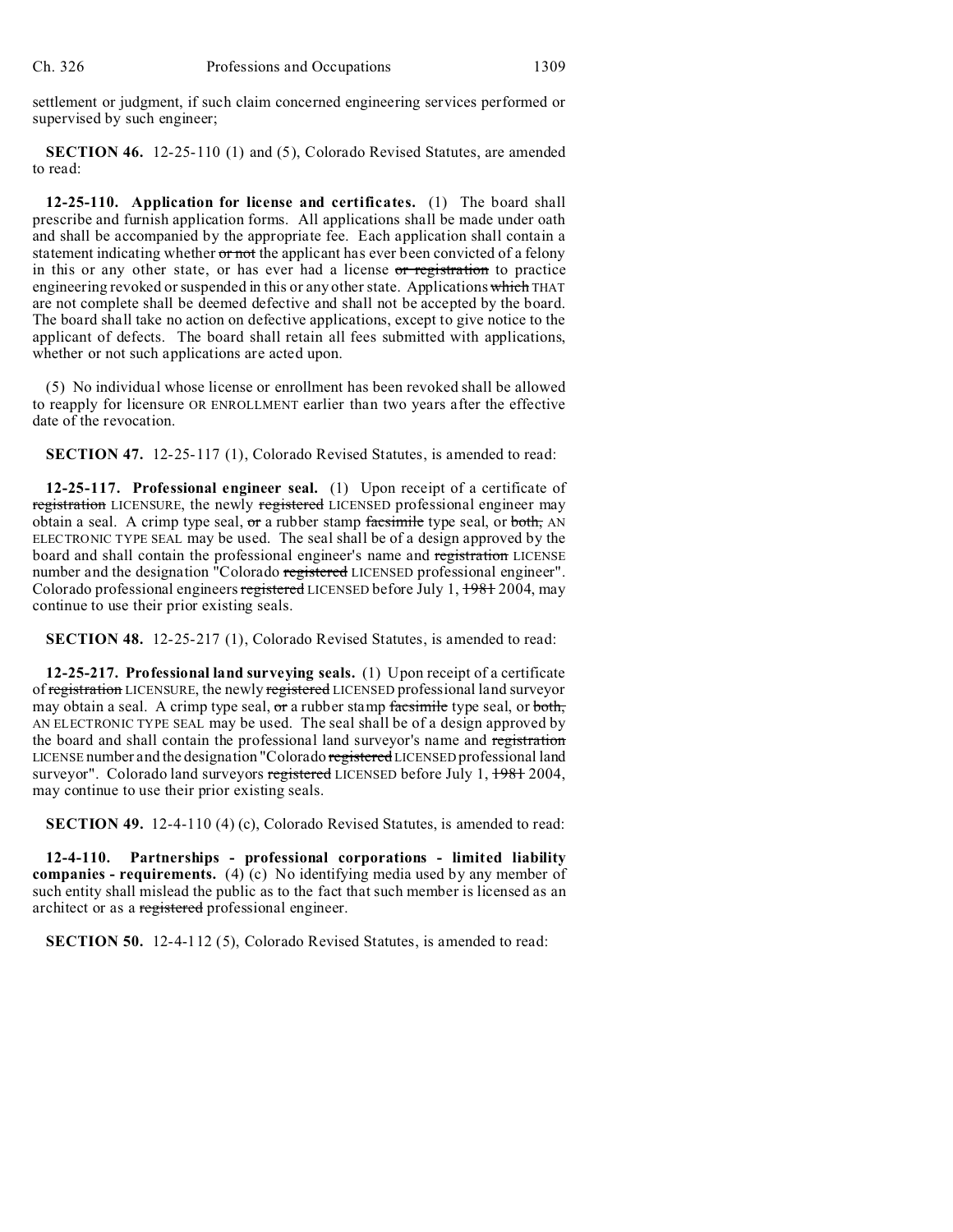**12-4-112. Exemptions.** (5) Nothing in this article shall be construed to prevent the independent employment of a registered LICENSED professional engineer practicing pursuant to part 1 of article 25 of this title.

**SECTION 51.** 12-23-101 (1.5), Colorado Revised Statutes, is amended to read:

**12-23-101. Definitions.** As used in this article, unless the context otherwise requires:

(1.5) "Electrical contractor" means any person, firm, copartnership, corporation, association, or combination thereof who undertakes or offers to undertake for another the planning, laying out, supervising, and installing or the making of additions, alterations, and repairs in the installation of wiring apparatus and equipment for electric light, heat, and power. A registered LICENSED professional engineer who plans or designs electrical installation shall not be classed as an electrical contractor.

**SECTION 52.** 13-4-102 (2) (c), Colorado Revised Statutes, is amended to read:

**13-4-102. Jurisdiction.** (2) The court of appeals shall have initial jurisdiction to:

(c) Review all final actions and orders appropriate for judicial review of the state board of registration LICENSURE for professional engineers and professional land surveyors as provided in article 25 of title 12, C.R.S.;

**SECTION 53.** 18-4-515 (2), Colorado Revised Statutes, is amended to read:

**18-4-515. Entry to survey property - exception to criminal trespass.** (2) Any person who is licensed or registered as a professional land surveyor pursuant to section 12-25-214, C.R.S., or who is under the direct supervision of such a person as an employee, agent, or representative, may enter public or private land to investigate and utilize boundary evidence and to perform boundary surveys if the notice requirement in this subsection (2) is met. The notice of the pending survey shall contain the identity of the party for whom the survey is being performed and the purpose for which the survey will be performed, the employer of the surveyor, the identity of the surveyor, the dates the land will be entered, the time, location, and timetable for such entry, the estimated completion date, the estimated number of entries which THAT will be required, and a statement requesting the landowner to provide the surveyor with the name of each person who occupies the land as a tenant or lessee, whether on a permanent or a temporary basis. Nothing in this subsection (2) shall be deemed to confer liability upon a landowner who fails or refuses to provide such requested statement. At least fourteen days before the desired date of entry the professional land surveyor shall cause such notice to be given to the landowner by certified mail, return receipt requested, and by regular mail. Any landowner may waive the requirement that notice be given by certified mail, return receipt requested, and by regular mail. The waivers described in this subsection (2) may be given orally or in writing.

**SECTION 54.** 24-1-122 (3) (u), Colorado Revised Statutes, is amended to read:

**24-1-122. Department of regulatory agencies - creation.** (3) The following boards and agencies are transferred by a **type 1** transfer to the department of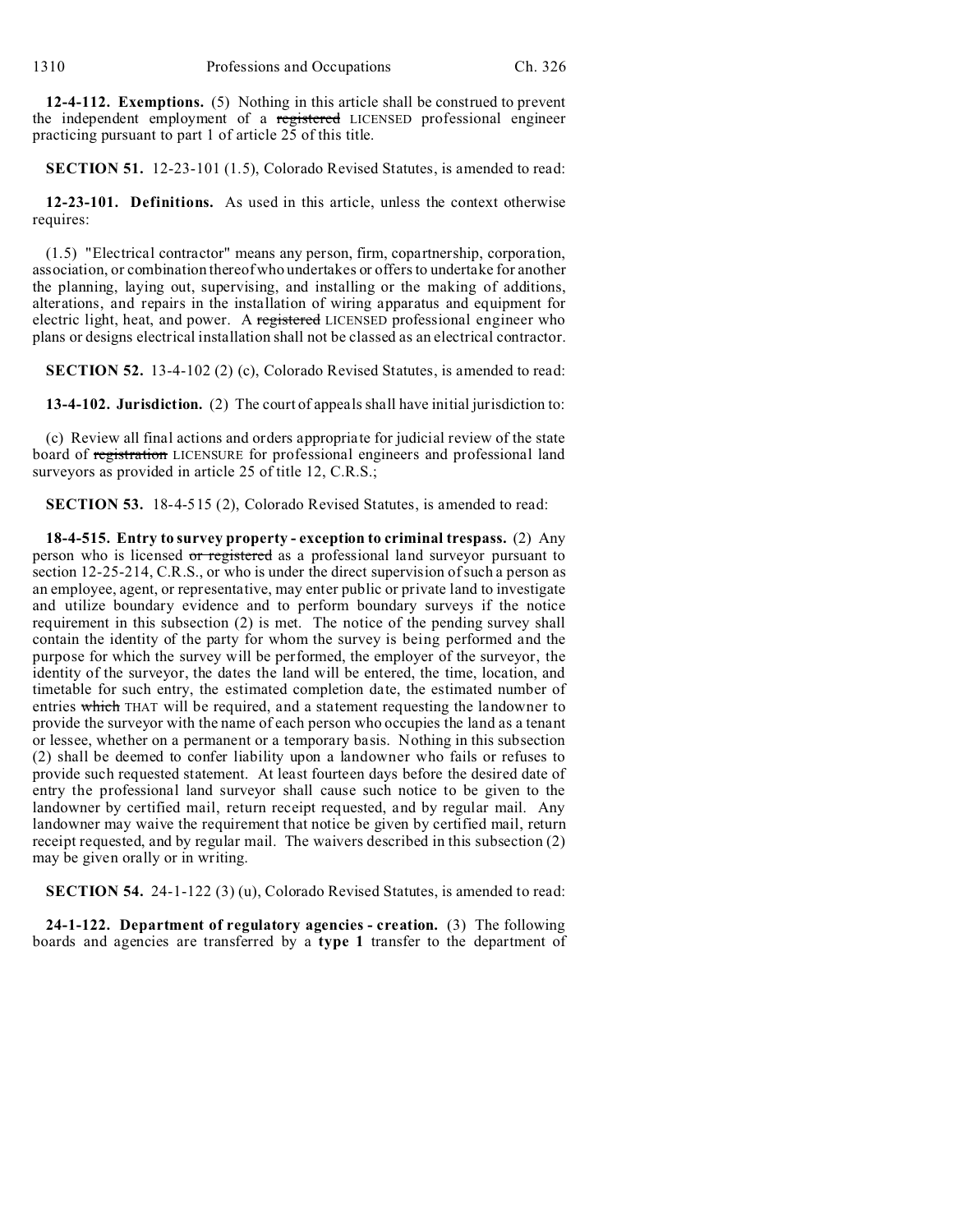regulatory agencies and allocated to the division of registrations:

(u) State board of registration LICENSURE for professional engineers and professional land surveyors, created by part 1 of article 25 of title 12, C.R.S.;

**SECTION 55.** 24-30-1305 (4), Colorado Revised Statutes, is amended to read:

**24-30-1305. Life-cycle cost - application.** (4) The life-cycle cost analysis shall be certified by a licensed architect or registered professional engineer, or by both architect and engineer, particularly qualified by training and experience for the type of work involved.

**SECTION 56.** 24-33.5-1206.2 (2), Colorado Revised Statutes, is amended to read:

**24-33.5-1206.2. Job registration and plan review.** (2) Any working plans and hydraulic calculations submitted for review by the administrator shall bear the signature and certification number of either a registered LICENSED professional engineer or a level three or higher engineering technician (fire suppression engineering technology - automatic sprinkler design or fire suppression engineering technology - special hazards system layout), whichever is relevant to the particular job or design, certified by the national institute for the certification of engineering technologists. Such registered LICENSED professional engineer or engineering technician shall certify that he OR SHE has reviewed the plan and design and finds that it meets the applicable standards adopted by the administrator for fire safety, and that it is adequately designed to meet the system requirements.

**SECTION 57.** 25-5-702 (5), Colorado Revised Statutes, is amended to read:

**25-5-702. Definitions.** As used in this part 7, unless the context otherwise requires:

(5) "Qualified tramway design engineer" or "qualified tramway construction engineer" means an engineer registered LICENSED by the state board of registration LICENSURE for professional engineers and professional land surveyors pursuant to part 1 of article 25 of title 12, C.R.S., to practice professional engineering in this state.

**SECTION 58.** 25-7-111 (1), Colorado Revised Statutes, is amended to read:

**25-7-111. Administration of air quality control programs.** (1) The division shall administer and enforce the air quality control programs adopted by the commission. In furtherance of such responsibility of the division, the executive director of the department of public health and environment shall establish within the division a separate air quality control agency, the head of which shall be a registered LICENSED professional engineer or shall have a graduate degree in engineering or other specialty dealing with the problems of air quality control. Such person shall also have appropriate practical and administrative experience related to air quality control. Such person shall not be the technical secretary employed pursuant to section 25-7-105 (3). Any potential conflict of interest of such person shall be adequately disclosed prior to appointment and as may from time to time arise. All policies and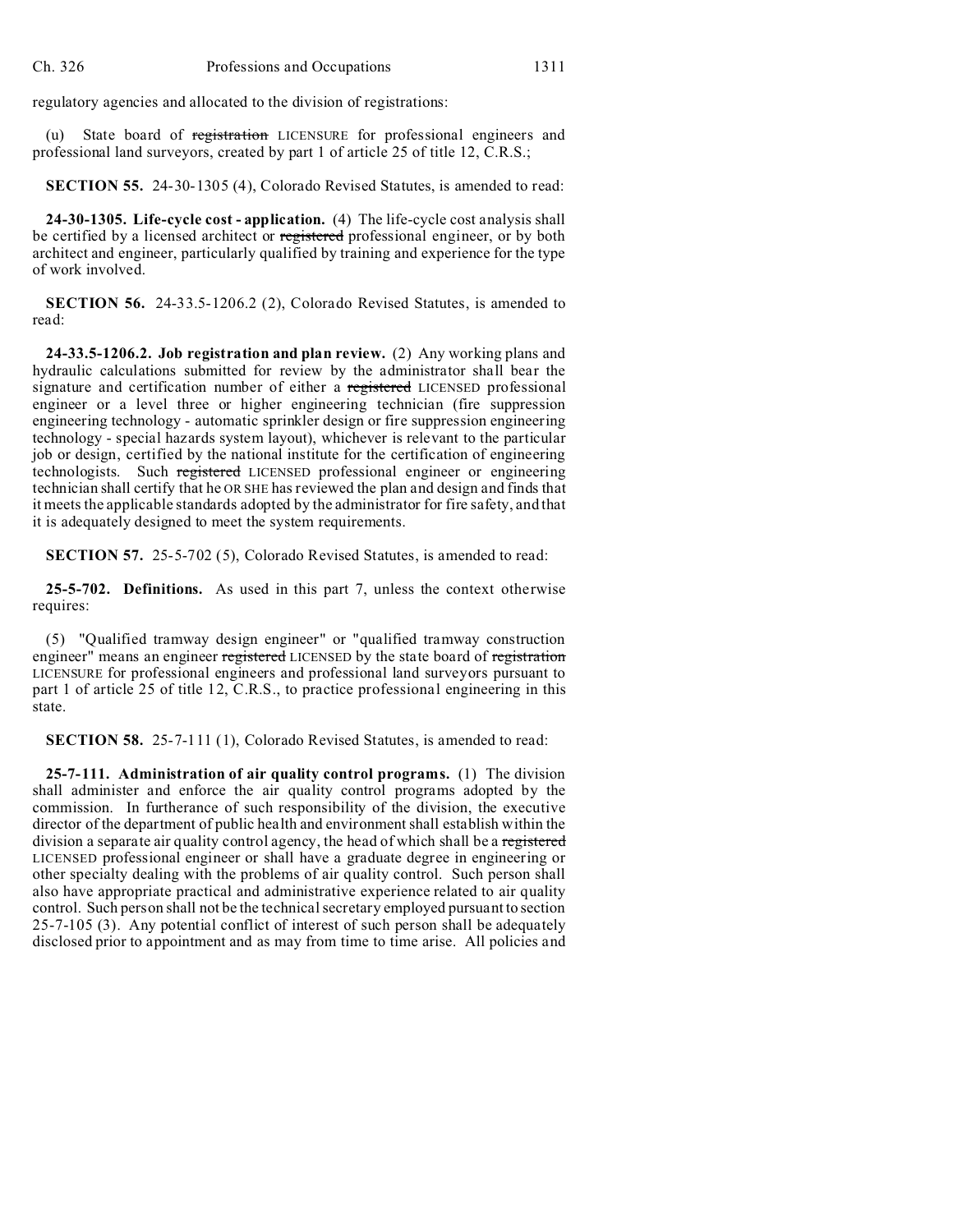procedures followed in the administration and enforcement of the air quality control programs which THAT have been adopted by the commission shall be subject to supervision by the state board of health.

**SECTION 59.** 25-8-301 (3), Colorado Revised Statutes, is amended to read:

**25-8-301. Administration of water quality control programs.** (3) The director of said water quality control agency shall be employed pursuant to section 13 of article XII of the state constitution. He OR SHE shall be a registered LICENSED professional engineer or have a graduate degree in engineering or other specialty dealing with the problems of pollution and shall also have appropriate practical and administrative experience related to such problems. Such person shall not be the administrator employed pursuant to section 25-8-202 (4).

**SECTION 60.** 25-10-103 (16), Colorado Revised Statutes, is amended to read:

**25-10-103. Definitions.** As used in this article, unless the context otherwise requires:

(16) "Registered Professional engineer" means an engineer licensed in accordance with part 1 of article 25 of title 12, C.R.S.

**SECTION 61.** 25-10-105 (1) (f), (1) (g), (1) (h), and (1) (l), Colorado Revised Statutes, are amended to read:

**25-10-105. Minimum standards for individual sewage disposal systems.** (1) Rules adopted by local boards of health under section 25-10-104 (2) or (4) or promulgated by the department under section 25-10-104 (3) shall govern all aspects of the performance, location, construction, alteration, installation, and use of individual sewage disposal systems and shall include, as a minimum, provisions regarding the following matters:

(f) Provisions indicating when an individual sewage disposal system must be designed by a registered professional engineer and approved by the local health department;

(g) For systems disposing of effluent into state waters: In cooperation and coordination with the water quality control commission, procedures for obtaining site location approval and discharge permits; general design criteria; adoption of effluent standards; requirement of design by a registered professional engineer; and mandatory review by the local health department of each application for such a system;

(h) For systems disposing of effluent by discharge upon the surface of the ground: Specific performance criteria to insure ENSURE that such surface discharge does not drain from the property on which the system is located, except by permit from the local board of health, and does not otherwise create a hazard to public health or water quality or constitute a nuisance or undue risk of pollution; requirement of design by a registered professional engineer; and mandatory review by the local health department of each application for such a system;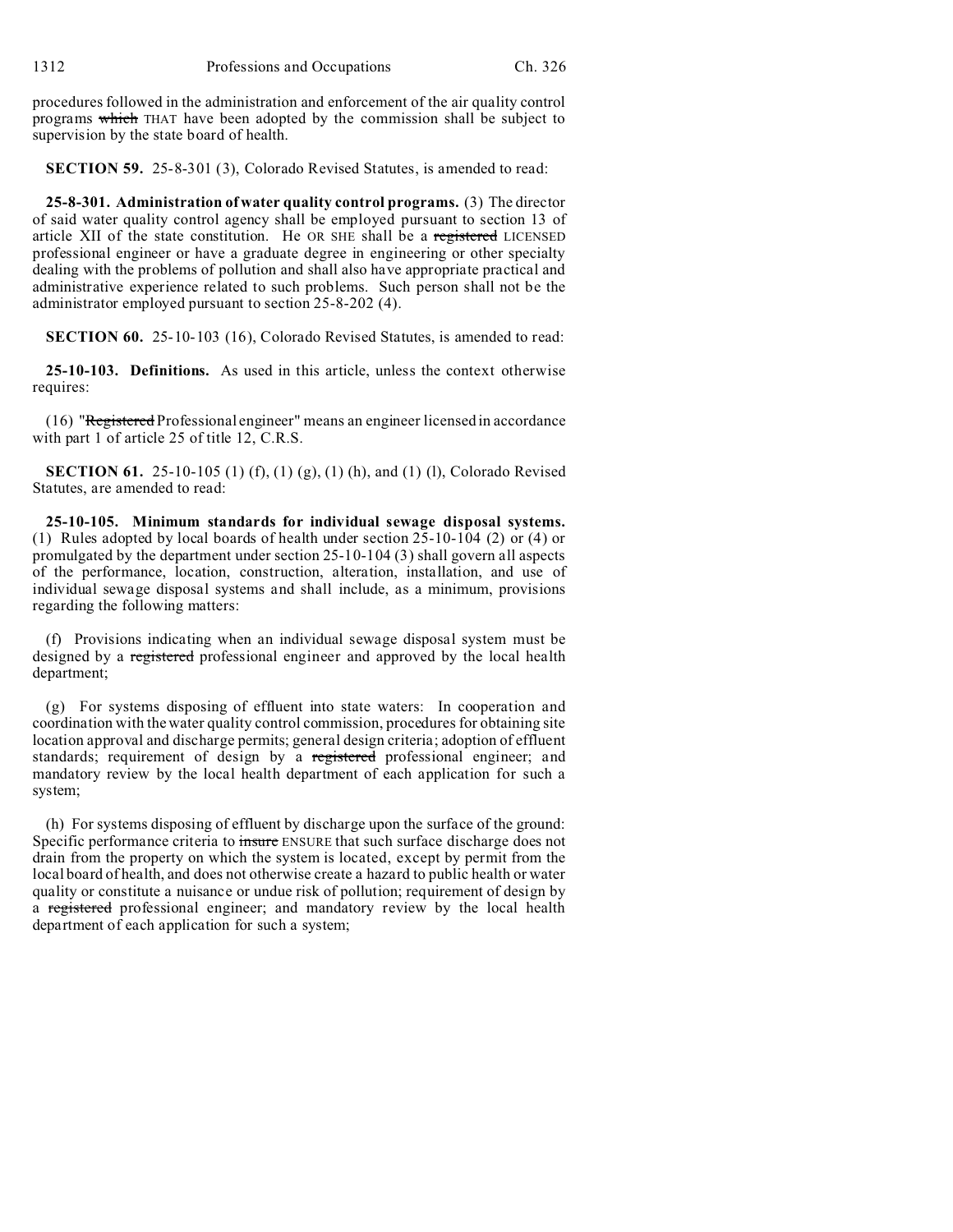(l) Performance criteria and construction standards for systems that service commercial, business, institutional, or industrial property or multifamily dwellings; requirement of design by a registered professional engineer; and mandatory review by the local health department of each application for such a system;

**SECTION 62.** 25-10-106 (1) (c), (1) (e), and (1) (h), Colorado Revised Statutes, are amended to read:

**25-10-106. Basic rules for local administration.** (1) Rules adopted by local boards of health under section 25-10-104 (2) or (4) or promulgated by the department under section 25-10-104 (3) shall govern all aspects of the application for and issuance of permits, the inspection, testing, and supervision of installed systems, the issuance of cease and desist orders, the maintenance and cleaning of systems, and the disposal of waste material, and shall, as a minimum, include provisions regarding the following matters:

(c) Specification of mandatory tests to be performed by the local health department or under the supervision of a registered professional engineer, including percolation tests unless excused or previously performed by a registered professional engineer;

(e) Determination on behalf of the local health department by a sanitarian, an environmental health specialist, or a registered professional engineer after review of the application, site inspection, test results, and other required information, whether the proposed system is in compliance with the requirements of, and the rules adopted under, this article; and the issuance of a permit by the health officer or the health officer's designated representative if the proposed system is determined to be in compliance with the requirements of this article and the rules adopted under this article;

(h) Final inspection of a system to be made by the local health department or its designated registered professional engineer after construction, installation, alteration, or repair work under a permit has been completed, but before the system is placed in use, to determine that the work has been performed in accordance with the permit and that the system is in compliance with this article and the rules adopted under this article;

**SECTION 63.** 25-10-108, Colorado Revised Statutes, is amended to read:

**25-10-108. Performance evaluation and approval of systems employing new technology.** (1) Upon application by a systems contractor, a registered professional engineer, or a manufacturer of individual sewage disposal systems, the division may hold a public hearing to determine whether a particular design or type of system, based upon improvements or developments in the technology of sewage disposal and not otherwise provided for in paragraphs (e) to (k) of subsection (1) of section 25-10-105, has established a record of performance reliability that would justify approval of applications for such systems by the health officer without mandatory review by the local board of health. If the division determines, based upon reasonable performance standards and criteria, that such reliability has been established, the division shall so notify each local board of health, and applications for permits for such systems may thereafter be acted upon by the health officer, the health officer's designated representative, or the local board of health's designated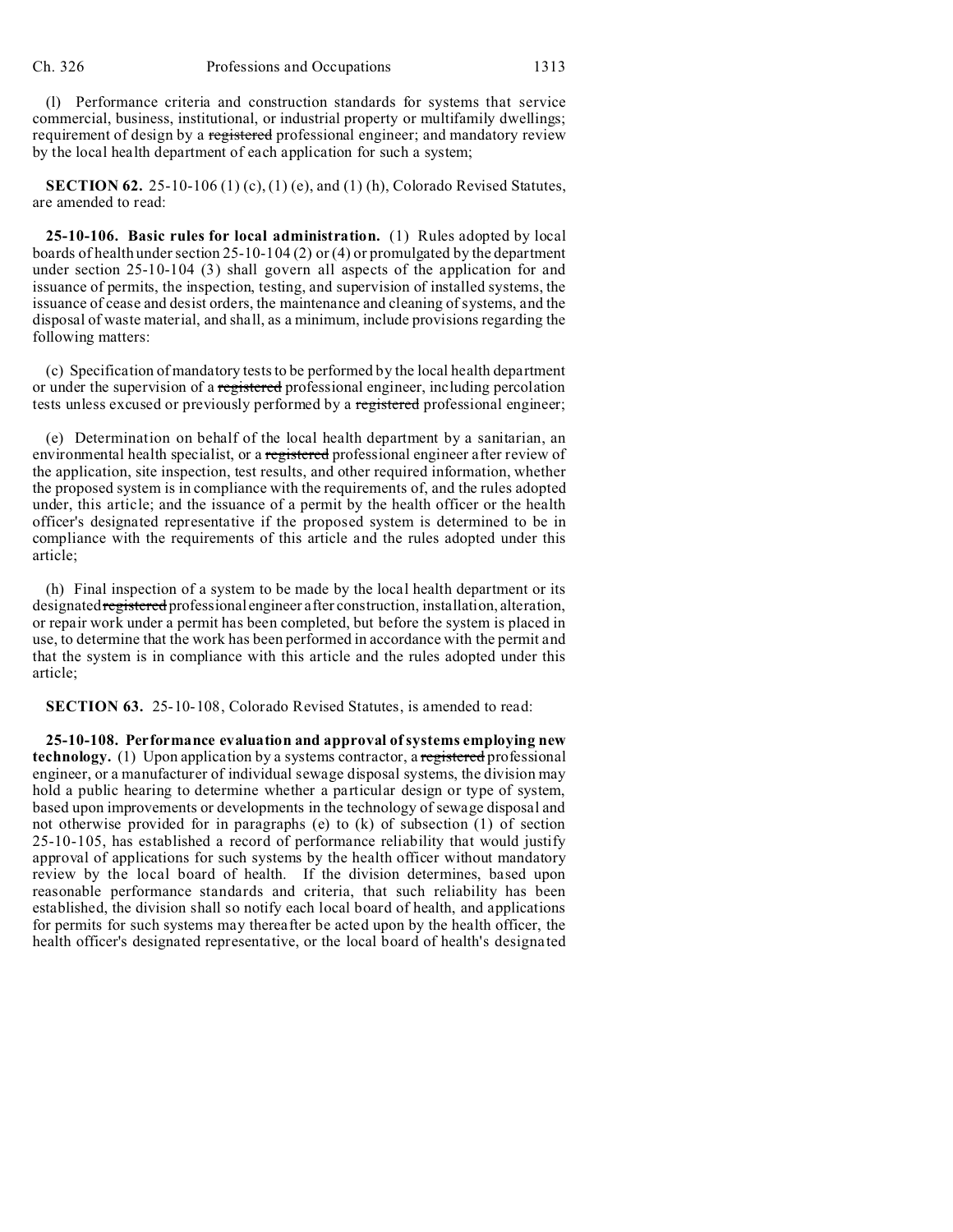representative, in the same manner as applications for systems described in section 25-10-105 (1) (e). The division shall not arbitrarily deny any person the right to a hearing on an application for a determination of reliability under the provisions of this section.

(2) Except for designs or types of systems that have been approved by the division pursuant to subsection (1) of this section, the local health department may approve an application for a type of system not otherwise provided for in paragraphs (e) to (k) of subsection (1) of section 25-10-105, only if the system has been designed by a registered professional engineer, and only if the application provides for the installation of a backup system, of a type described in said paragraphs or previously approved by the division under subsection (1) of this section, in the event of failure of the primary system. A local health department shall not arbitrarily deny any person the right to consideration of an application for such a system and shall apply reasonable performance standards in determining whether to approve such an application.

**SECTION 64.** The introductory portion to 32-11-104 (21), Colorado Revised Statutes, is amended to read:

**32-11-104. Definitions.** As used in this article, unless the context otherwise requires:

(21) "Engineer" means any engineer in the permanent employ of the urban district, or any registered or licensed professional engineer, or firm of such engineers, as from time to time determined by the board:

**SECTION 65.** 32-11-204 (6) (b), Colorado Revised Statutes, is amended to read:

**32-11-204. Regular appointments.** (6) (b) Each director appointed pursuant to this subsection (6) shall be a registered professional engineer licensed by the state, an elector of the district, and not an officer in the regular employment of any public body. Each such director shall remain so qualified during his OR HER term of office as director.

**SECTION 66.** 32-11-205, Colorado Revised Statutes, is amended to read:

**32-11-205. Filling vacancies.** Upon a vacancy occurring in the board by reason of a director's death, resignation, termination of office as a city councilman COUNCIL MEMBER, county commissioner, or executive officer, or failure to remain a registered professional engineer licensed by the state who is an elector of the district, and is not an officer or in the regular employment of any public body, as the case may be, in contravention of any provision in section 32-11-204 (3) to (6), or for any other reason, the vacancy for the unexpired term of office of such director, upon the creation of such vacancy, shall be filled by the authority appointing him OR HER by the appointment forthwith of a successor director to serve for such unexpired term in the manner provided for such appointing authority in section 32-11-204 for regular appointments, except as otherwise provided in this section.

**SECTION 67.** 34-33-110 (2) (o), Colorado Revised Statutes, is amended to read: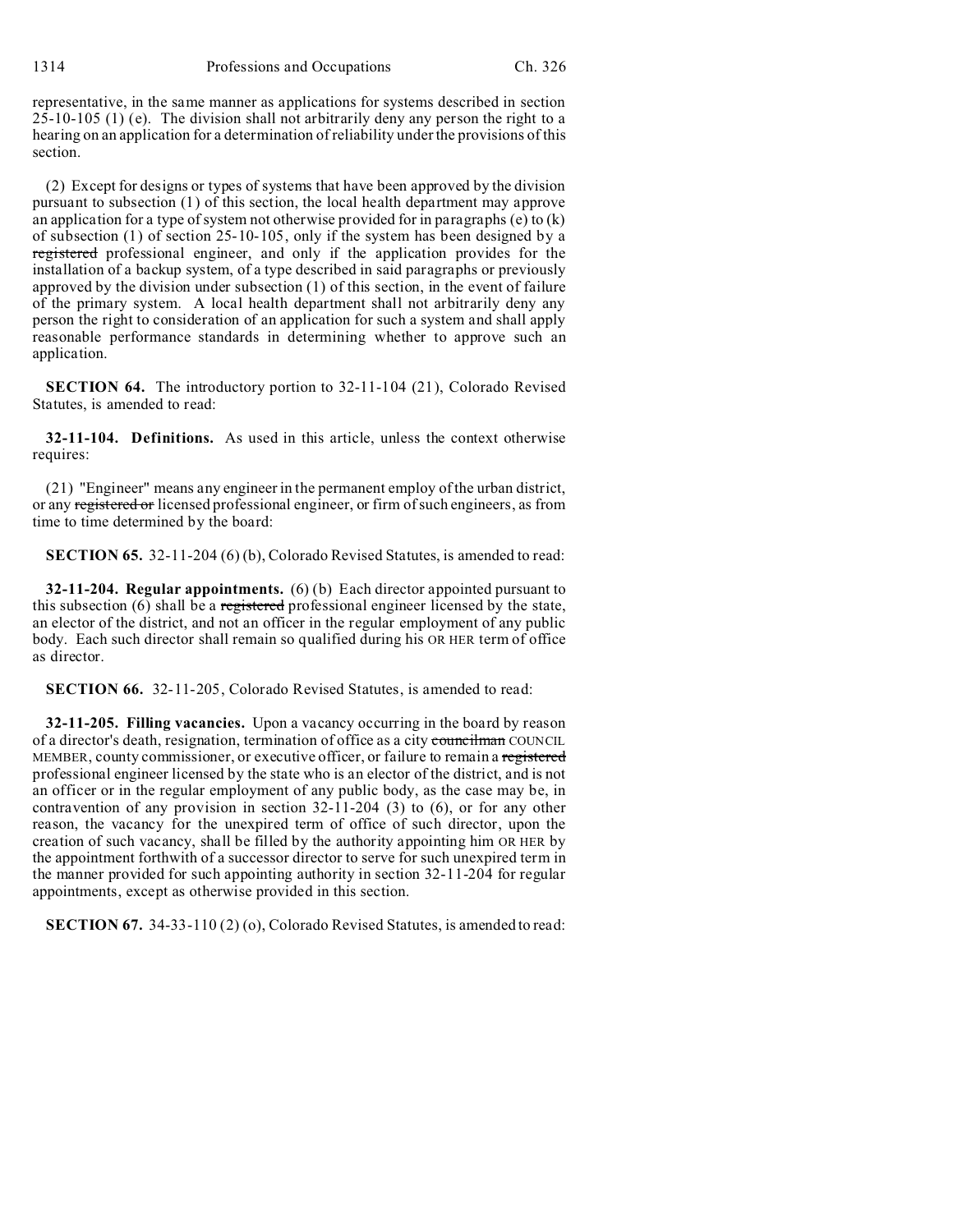**34-33-110. Application for permit.** (2) The permit application shall include the following:

(o) Cross sections, maps, or plans of the land to be affected, including the actual area to be mined, prepared by or under the direction of and certified by a qualified registered LICENSED professional engineer or professional geologist, showing pertinent elevation and location of test borings or core samplings and depicting the following: The nature and depth of the various strata of overburden; the location of subsurface water, if encountered, and its quality; the nature and thickness of any coal or rider seam above the coal seam to be mined; the nature of the stratum immediately beneath the coal seam to be mined; all coal crop lines and the strike and dip of the coal to be mined, within the area of land to be affected; existing or previous surface mining limits; the location and extent of known workings of any underground mines, including mine openings to the surface; the location of aquifers; the estimated elevation of the water table; the location of spoil, waste, or refuse areas and topsoil preservation areas; the location of all impoundments for waste or erosion control; the location of any settling or water treatment facility; the location of constructed or natural drainways and the location of any discharges to any surface body of water on the area of land to be affected or adjacent thereto; and profiles at appropriate cross sections of the anticipated final surface configuration that will be achieved pursuant to the operator's proposed reclamation plan;

**SECTION 68.** 34-33-120 (2) (v) (VIII) and (5) (c) (I), Colorado Revised Statutes, are amended to read:

**34-33-120. Environmental protection performance standards.** (2) General performance standards shall be applicable to all surface coal mining and reclamation operations and shall require such operations to:

(v) Place all excess spoil material resulting from surface coal mining and reclamation operations in such a manner that:

(VIII) The design of the spoil disposal area is certified by a qualified registered LICENSED professional engineer in conformance with professional standards; and

(5) (c) Before granting a variance pursuant to this subsection (5), the board or office shall determine that:

(I) The proposed postmining land use of the affected land will be an equal or better economic or public use, after consultation with appropriate land use planning agencies in such matter, and that such use is designed and certified by a qualified registered LICENSED professional engineer in conformance with professional standards established to ensure the stability, drainage, and configuration necessary for the proposed postmining land use; and

**SECTION 69.** 37-91-104 (1) (k), Colorado Revised Statutes, is amended to read:

**37-91-104. Duties of the board.** (1) The board shall:

 $(k)$  Adopt, and revise as necessary, such rules and regulations regarding the construction, use, and abandonment of monitoring and observation wells, dewatering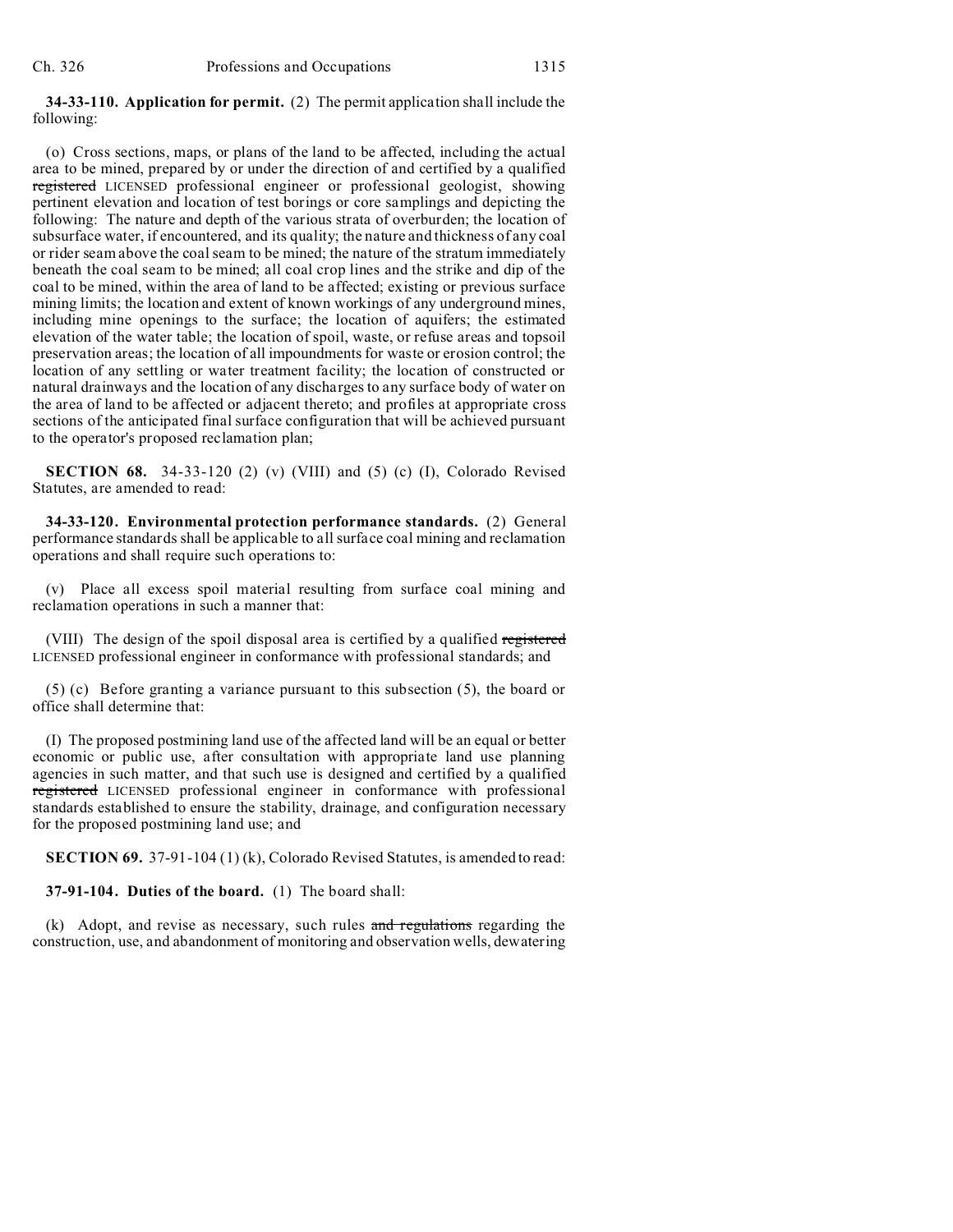1316 Professions and Occupations Ch. 326

wells, and test holes necessary to safeguard the public health of the people of Colorado. All such rules shall be adopted in accordance with article 4 of title 24, C.R.S. The board may require that such wells or holes be designed, constructed, used, or abandoned by a registered LICENSED professional engineer, professional geologist, licensed well construction contractor, or anyone directly employed by or under the supervision of one of these individuals.

**SECTION 70.** 37-92-202 (1) (a), Colorado Revised Statutes, is amended to read:

**37-92-202. Division engineers.** (1) (a) The state engineer, with the approval of the executive director of the department of natural resources, shall appoint one division engineer for each division. Each division engineer shall be a registered LICENSED professional engineer and shall have such additional qualifications as may be specified from time to time by the state engineer. The state engineer, with the approval of said executive director, may employ such assistants and staff members as are necessary to enable each division engineer to carry out his OR HER duties.

**SECTION 71.** 38-50-103 (1), (2) (a), (3), and (4), Colorado Revised Statutes, are amended to read:

**38-50-103. Public records - monument records.** (1) The state board of registration LICENSURE for professional engineers and professional land surveyors, created in section 12-25-106, C.R.S., shall employ personnel at the expense of such board's registrants LICENSED PROFESSIONAL LAND SURVEYORS to maintain a monument record filing system for all monument records filed in accordance with section 38-53-104.

(2) (a) The state board of registration LICENSURE for professional engineers and professional land surveyors shall transmit a copy of each monument record accepted for filing, without fee, to the county clerk and recorder for the county in which the monument is located.

(3) Certified copies of monument records of the state board of registration LICENSURE for professional engineers and professional land surveyors shall be evidence in all courts and places in this state.

(4) No fee shall be charged by the state board of registration LICENSURE for professional engineers and professional land surveyors for the filing of monument records. The cost of maintaining the monument record files shall be recouped as part of the renewal fee charged to registrants LICENSEES. Such renewal fee shall be calculated to cover the costs of the staff and equipment necessary to maintain the monument record filing system.

**SECTION 72.** 38-51-102 (5) and (16), Colorado Revised Statutes, are amended to read:

**38-51-102. Definitions.** As used in this article, unless the context otherwise requires:

(5) "Board" means the state board of registration LICENSURE for professional engineers and professional land surveyors, created in section 12-25-106, C.R.S.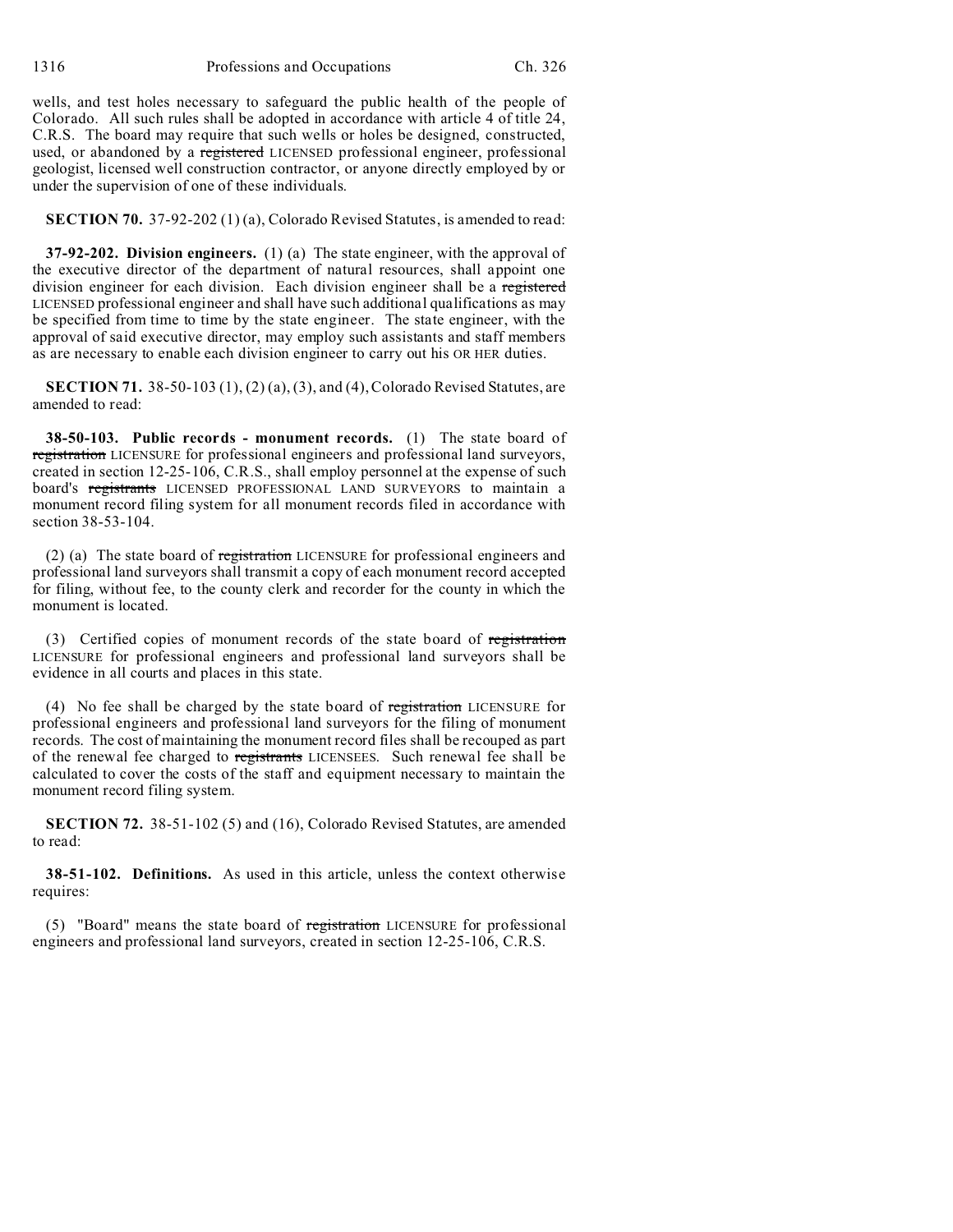(16) "Professional land surveyor" means a person registered or licensed pursuant to part 2 of article 25 of title 12, C.R.S.

**SECTION 73.** 38-51-105 (1) (b), (6), (7) (b) (I), and (10), Colorado Revised Statutes, are amended to read:

**38-51-105. Monumentation of subdivisions.** (1) (b) A durable cap bearing the registration LICENSE number of the professional land surveyor responsible for the establishment of the monument shall be affixed securely to the top of each such monument embedded pursuant to this subsection (1).

(6) For any points designated in subsection  $(1)$ ,  $(2)$ , or  $(3)$  of this section which THAT fall on solid bedrock, concrete, stone curbs, gutters, or walks, a durable metal disk or cap shall be securely anchored in the rock or concrete and stamped with the survey point and the registration LICENSE number of the professional land surveyor responsible for the establishment of the monument or marker.

(7) (b) (I) The letters "RM" or "WC" shall be affixed to the monument in addition to the surveyor's registration LICENSE number.

(10) No marker required by this section shall bear the registration LICENSE number of more than one professional land surveyor but may bear the name of an individual survey or surveying firm in addition to the required registration LICENSE number.

**SECTION 74.** 38-51-106 (1) (f), Colorado Revised Statutes, is amended to read:

**38-51-106. Land survey plats.** (1) All land survey plats shall include but shall not be limited to the following:

(f) A description of all monuments, both found and set, which THAT mark the boundaries of the property and of all control monuments used in conducting the survey. IF ANY SUCH BOUNDARY MONUMENT OR CONTROL MONUMENT IS A PUBLIC LAND SURVEY MONUMENT OR ALIQUOT CORNER, THE PROFESSIONAL LAND SURVEYOR SHALL DESCRIBE THE PHYSICAL EVIDENCE USED TO ESTABLISH OR RESTORE THE MONUMENT.

**SECTION 75.** 38-51-107, Colorado Revised Statutes, is amended to read:

**38-51-107. Required plats.** (1) Every professional land surveyor who accepts a monument while performing a monumented land survey shall prepare AND DEPOSIT a plat if such monument is not of record either in the clerk and recorder's office of the county in which the monument lies or in the public office designated by the county commissioners pursuant to section 38-50-101 (2) or if such monument is set pursuant to section  $38-51-104$ .

(2) No plat shall be required to be prepared OR DEPOSITED if the monuments accepted or set are within a platted subdivision which THAT was filed after July 1, 1975 IN THE CLERK AND RECORDER'S OFFICE WITHIN THE PREVIOUS TWENTY YEARS.

(3) PLATS REQUIRED PURSUANT TO THIS SECTION SHALL COMPLY WITH SECTION 38-50-101.